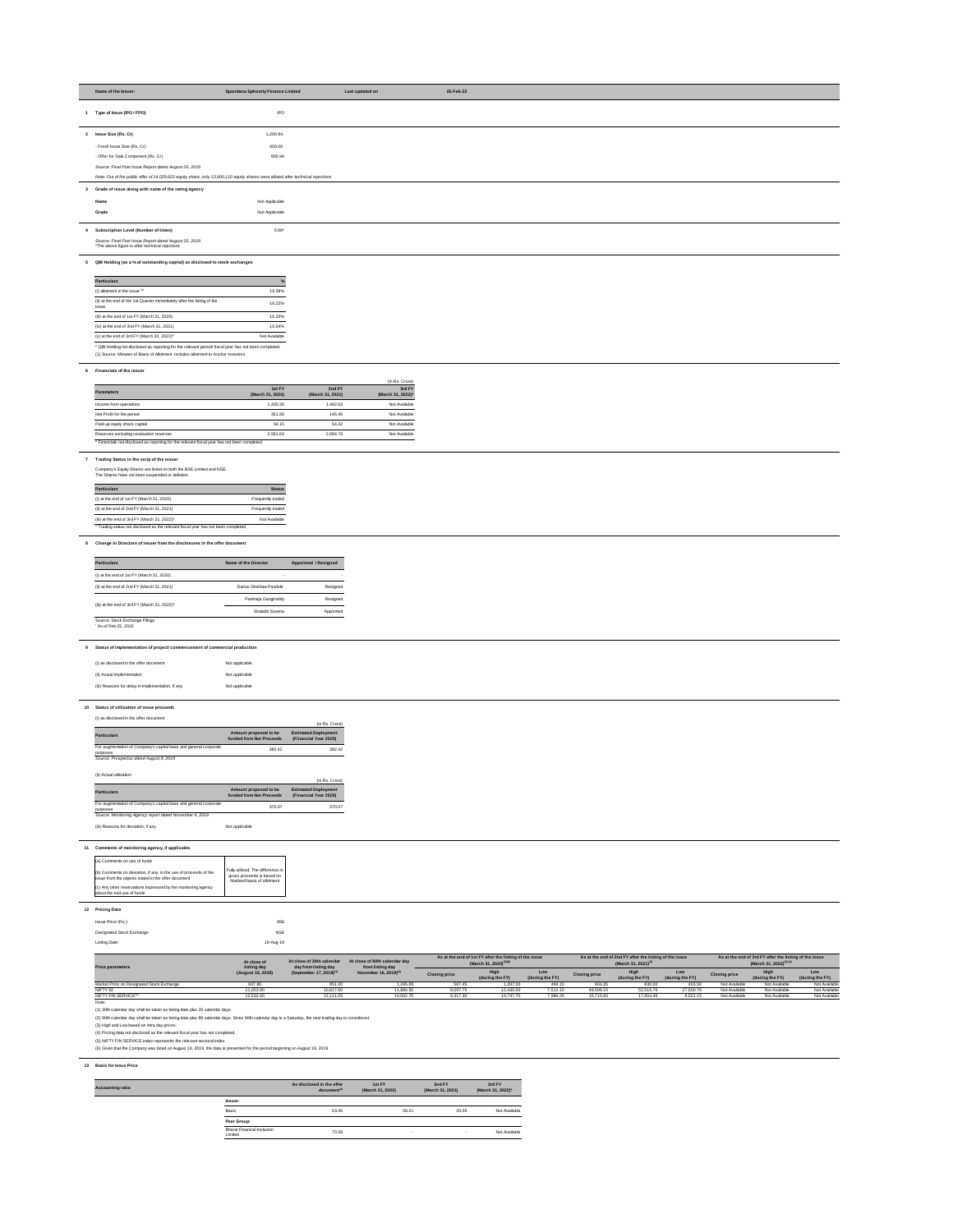Satin Creditcare Network

| Limited                                                      | 41.67                 | 30.43                 | (2.26)                | Not Available         |
|--------------------------------------------------------------|-----------------------|-----------------------|-----------------------|-----------------------|
| <b>Ujivan Financial Services</b><br>Limited                  | 12.43                 | 23.25                 | (16.34)               | Not Available         |
| Bandhan Bank Limited                                         | 16.36                 | 18.78                 | 13.70                 | Not Available         |
| Bajaj Finance Limited                                        | 69.33                 | 89.77                 | 73.58                 | Not Available         |
| Cholamandalam Investment &<br>Finance Company Limited        | 76.56                 | 13.39                 | 18.48                 | Not Available         |
| Shriram City Union Finance<br>Limited                        | 151.83                | 154.95                | 153.16                | Not Available         |
| Sundaram Finance Limited                                     | 105.40                | 71.85                 | 72.82                 | Not Available         |
| Mahindra & Mahindra Financial<br><b>Services Limited</b>     | 29.73                 | 17.48                 | 3.03                  | Not Available         |
| <b>Industry Avg:</b>                                         | <b>Not Applicable</b> | <b>Not Applicable</b> | <b>Not Applicable</b> | <b>Not Applicable</b> |
| <b>Issuer:</b>                                               |                       |                       |                       |                       |
| Basic                                                        | 16.0                  | 10.45                 | 30.14                 | Not Available         |
| Peer Group:                                                  |                       |                       |                       |                       |
| <b>Bharat Financial Inclusion</b>                            | 16.1                  |                       |                       | Not Available         |
| Limited<br>Satin Creditcare Network                          | 8.8                   | 2.05                  | Not meaningful        | Not Available         |
| Limited<br><b>Ujjivan Financial Services</b>                 | 28.0                  | 6.38                  | Not meaningful        | Not Available         |
| Limited<br>Bandhan Bank Limited                              | 32.1                  | 10.84                 | 24.73                 | Not Available         |
| <b>Bajaj Finance Limited</b>                                 | 43.6                  | 24.69                 | 69.98                 | Not Available         |
| Cholamandalam Investment &<br><b>Finance Company Limited</b> | 18.9                  | 11.42                 | 30.24                 | Not Available         |
| <b>Shriram City Union Finance</b><br>Limited                 | 12.2                  | 4.83                  | 8.90                  | Not Available         |
| Sundaram Finance Limited                                     | 17.6                  | 16.71                 | 35.49                 | Not Available         |
| Mahindra & Mahindra Financial<br><b>Services Limited</b>     | 14.2                  | 8.42                  | 65.64                 | Not Available         |
| <b>Industry Avg:</b>                                         | 21.3                  | 10.7                  | 39.2                  | Not Available         |
| <b>Issuer:</b>                                               | 16.51                 | 13.40                 | 5.29                  | Not Available         |
| Peer Group:                                                  |                       |                       |                       |                       |
| <b>Bharat Financial Inclusion</b><br>Limited                 | 23.31                 |                       |                       | Not Available         |
| Satin Creditcare Network<br>Limited                          | 17.53                 | 10.70                 | 0.94                  | Not Available         |
| <b>Ujjivan Financial Services</b><br>Limited                 | 8.01                  | 16.54                 | 8.99                  | Not Available         |
| Bandhan Bank Limited                                         | 17.42                 | 19.90                 | 12.67                 | Not Available         |
| Bajaj Finance Limited                                        | 20.28                 | 15.93                 | 11.97                 | Not Available         |
| Cholamandalam Investment &<br>Finance Company Limited        | 19.27                 | 12.85                 | 15.85                 | Not Available         |
| <b>Shriram City Union Finance</b><br>Limited                 | 15.03                 | 13.78                 | 12.45                 | Not Available         |
| Sundaram Finance Limited                                     | 12.88                 | 12.66                 | 13.09                 | Not Available         |
| Mahindra & Mahindra Financial<br>Services Limited            | 16.46                 | 9.07                  | 2.28                  | Not Available         |
| <b>Industry Avg:</b>                                         | <b>Not Applicable</b> | <b>Not Applicable</b> | <b>Not Applicable</b> | <b>Not Applicable</b> |
| <b>Issuer:</b>                                               | 316.84                | 409.32                | Not Available         | Not Available         |
| Peer Group:                                                  |                       |                       |                       |                       |
| <b>Bharat Financial Inclusion</b><br>Limited                 | 301.30                |                       |                       | Not Available         |
| Satin Creditcare Network                                     | 235.00                | 56.03                 | 206.35                | Not Available         |
| Limited<br><b>Ujjivan Financial Services</b>                 | 155.00                | 148.51                | 218.55                | Not Available         |
| Limited<br>Bandhan Bank Limited                              | 93.90                 | 94.37                 | 108.09                | Not Available         |
| Bajaj Finance Limited                                        | 340.80                | 537.28                | 611.64                | Not Available         |
| Cholamandalam Investment &<br>Finance Company Limited        | 397.10                | 100.05                | 116.58                | Not Available         |
| <b>Shriram City Union Finance</b><br>Limited                 | 1013.70               | 1,124.73              | 1,229.99              | Not Available         |
| Sundaram Finance Limited                                     | 719.90                | 606.09                | 556.19                | Not Available         |
| Mahindra & Mahindra Financial<br><b>Services Limited</b>     | 183.70                | 194.51                | 119.07                | Not Available         |
| <b>Industry Avg:</b>                                         | <b>Not Applicable</b> | <b>Not Applicable</b> | <b>Not Applicable</b> | <b>Not Applicable</b> |

#### **Notes:**

# **14 Any other material information**

| Date of disclosure to Designated Stock Exchange | Announcement                                                                                                                                                                                                                                                                                                                                                                                                                                                                                                                                                                   |
|-------------------------------------------------|--------------------------------------------------------------------------------------------------------------------------------------------------------------------------------------------------------------------------------------------------------------------------------------------------------------------------------------------------------------------------------------------------------------------------------------------------------------------------------------------------------------------------------------------------------------------------------|
| 30 September 2019                               | Pursuant to SEBI (Prohibition of Insider Trading) Regulations, 2015 and Company' Code of Conduct for Prohibition of Insider Trading and Internal Procedures,<br>Company hereby inform you that the Trading Window for dealing in securities of the Company shall remain closed for all the Designated Persons [including<br>immediate relatives(s)] with effect from October 1, 2019 till 48 hours after the announcement of Financial Results (Standalone and Consolidated) for the<br>quarter and half-year ended September 30, 2019.                                        |
|                                                 | Accordingly all designated persons of the Company have been informed not to trade in Company's Securities during the aforementioned period.                                                                                                                                                                                                                                                                                                                                                                                                                                    |
| 14 October 2019                                 | Pursuant to Regulation 7(3) of the Securities and Exchange Board of India (Listing Obligations and Disclosure Requirements) Regulations, 2015 ('SEBI<br>LODR'), submitted the certificate duly signed by Authorized Signatory of Karvy Fintech Private Limited, Registrar and Transfer Agent and the Company<br>Secretary of the Company for the half-year ended September 30, 2019 confirming compliance of the provisions of Regulation 7(2) of SEBI LODR.                                                                                                                   |
| 14 October 2019                                 | Pursuant to Regulation 40(10) read with 61(4) of the Securities and Exchange Board of India (Listing Obligations and Disclosure Requirements) Regulations,<br>2015 ('SEBI LODR'), submitted the certificate of M/s RPR & Associates, Practicing Company Secretaries, certifying compliance under Regulation 40(9) of<br>SEBI LODR for the half year ended September 30, 2019                                                                                                                                                                                                   |
|                                                 | Statement of Investor complaints for the quarter ended September 30, 2019:                                                                                                                                                                                                                                                                                                                                                                                                                                                                                                     |
| 15 October 2019                                 | No.of Investor complaints pending at the beginning of the quarter: 0<br>No.of Investor complaints received during the quarter: 55<br>No.of Investor complaints disposed of during the quarter: 55<br>No.of Investor complaints unresolved at the end of the quarter: 0                                                                                                                                                                                                                                                                                                         |
| 15 October 2019                                 | Pursuant to Regulation 74(5) of the SEBI (Depositories and Participants) Regulations, 2018, submitted the Certificate received from M/s. Karvy Fintech<br>Private Limited, Registrar and Transfer Agent, for the quarter ended September 30, 2019.                                                                                                                                                                                                                                                                                                                             |
| 24 October 2019                                 | Spandana Sphoorty Financial Ltdhas informed that the meeting of the Board of Directors of the Company is scheduled on 31/10/2019 , inter alia, to consider<br>and approve Unaudited Standalone and Consolidated Financial Results of the Company for the quarter and half-year ended September 30, 2019                                                                                                                                                                                                                                                                        |
| 25 October 2019                                 | Pursuant to Regulation 47 of the SEBI (LODR) Regulations, 2015, submitted the copy of newspaper advertisement published in 'Business Standard' (in<br>English language) and 'Mana Telangana' (in Telugu language) on 25th October, 2019 with regard to intimation of the Meeting of the Board of Directors of the<br>Company scheduled to be held on Thursday, 31st October, 2019.                                                                                                                                                                                             |
|                                                 | Pursuant to the applicable provisions of SEBI (LODR) the Board of Directors at its meeting held on Thursday, 31st October, 2019, has inter-alia considered<br>and approved Unaudited Standalone and Consolidated Financial Results of the Company for the quarter and half-year ended 30th September, 2019.                                                                                                                                                                                                                                                                    |
| 31 October 2019                                 | Further, submitted the following documents:<br>(i) The copies of the Unaudited Standalone and Consolidated Financial Results of the Company for the quarter and half-year ended September 30, 2019;<br>(ii) The Limited Review Report issued by Statutory Auditors of the Company i.e., M/s. S. R. Batliboi & Co. LLP, Chartered Accountants (FRN<br>No.301003E/E300005).<br>(iii) Disclosure pursuant to Regulations 52(4) of the SEBI(LODR);<br>(iv) Certificate from Debenture Trustee, Catalyst Trusteeship Limited, as required under Regulation 52(5) of the SEBI(LODR); |
| 31 October 2019                                 | (v) Statement pursuant to Regulations 52(7) of the SEBI (LODR).<br>Pursuant to Regulation 30(5) of the Securities and Exchange Board of India (Listing Obligations and Disclosure Requirements) Regulations, 2015, submit the<br>contact details of Key Managerial Personnel ('KMP') of the Company who has been authorized for the purpose of determining materiality as per Company's                                                                                                                                                                                        |
|                                                 | Policy for determining of Materiality Threshold for Disclosure of Events or Information and to make necessary disclosure to the Stock Exchanges                                                                                                                                                                                                                                                                                                                                                                                                                                |
| 31 October 2019                                 | Investor Presentation of the Company on the Unaudited Financial Results for the Quarter ended 30th September, 2019 submitted.                                                                                                                                                                                                                                                                                                                                                                                                                                                  |
|                                                 | The report may also be accessed on the website of the Company at www.spandanaindia.com                                                                                                                                                                                                                                                                                                                                                                                                                                                                                         |
| 01 November 2019                                | Pursuant to Regulation 47 of the SEBI (LODR) Regulations, 2015, submitted the copy of newspaper advertisement of Unaudited Financial Results of the<br>Company for the quarter and half-year ended 30th September, 2019 published in English daily 'Business Standard' and regional (Telugu) newspaper 'Mana<br>Telangana' on 1st November, 2019.                                                                                                                                                                                                                              |
|                                                 | The advertisements may also be accessed on the website of the Company at www.spandanaindia.com.                                                                                                                                                                                                                                                                                                                                                                                                                                                                                |
|                                                 | Pursuant to Regulation 32(1) of the Securities and Exchange Board of India (Listing Obligations and Disclosure Requirements) Regulations, 2015, Company<br>hereby confirm that gross proceeds of fresh issue in the IPO have been fully utilised for the objects mentioned in the prospectus dated August 8, 2019 filed<br>with the Registrar of Companies (ROC), Telangana registered on August 13, 2019, and accordingly there is no deviation / variation in utilisation of gross<br>proceeds of fresh issue in the IPO.                                                    |
| 04 November 2019                                | Further in terms of Regulation 32(6) of the Securities and Exchange Board of India (Listing Obligations and Disclosure Requirements) Regulations, 2015,<br>submitted herewith the Monitoring Agency Report issued by Kotak Mahindra Bank Limited (the 'Monitoring Agency') with respect to utilization of the gross<br>proceeds of fresh issue for the quarter ended September 30, 2019 as reviewed by Audit Committee and Board of Directors at their meetings held on October<br>31, 2019.                                                                                   |
| 19 November 2019                                | Pursuant to Regulation 30 of the SEBI (Listing Obligations and Disclosure Requirements) Regulations, 2015, submitted a copy of the Postal Ballot Notice<br>dated October 31, 2019 along with Explanatory Statement and the Postal Ballot Form, as dispatched to the Members of the Company for seeking approval on<br>the following matters:<br>i. To consider and approve alteration and ratification of provisions of Articles of Association of the Company.                                                                                                                |
|                                                 | ii.To approve ratification of Spandana Employee Stock Option Plan 2018 (the 'ESOP Plan 2018') and Spandana Employee Stock Option Scheme, 2018 (the<br>'ESOP Scheme 2018').<br>iii. To approve ratification of the ESOP Plan 2018 and the ESOP Scheme 2018 for grant of employee stock options to the employees of Subsidiary Companies<br>of the Company.                                                                                                                                                                                                                      |
| 20 November 2019                                | Pursuant to Regulation 30 of the SEBI (LODR) Regulations, 2015, read with Para A of Part A of Schedule III thereto, submitted a copy of newspaper<br>advertisement published in 'Business Standard' (in English language) and 'Mana Telangana' (in Telugu language) on 20th November 2019 with regard to<br>completion of Postal Ballot Notice along with Postal Ballot Form to the Members of the Company and publication of information as required in terms of Rule 22<br>of Companies (Management and Administration) Rules, 2014.                                         |
| 20 November 2019                                | Pursuant to Regulation 23(9) of SEBI (Listing Obligations and Disclosure Requirements) Regulations, 2015, submitted the disclosure on Related Party<br>Transactions on a consolidated basis for the half year ended September 30, 2019, in the format specified in the applicable Accounting Standards.                                                                                                                                                                                                                                                                        |
|                                                 | The above documents may also be accessed on the website of the Company at www.spandanaindia.com.                                                                                                                                                                                                                                                                                                                                                                                                                                                                               |

(1) Sourced from Prospectus dated August 8, 2019. Disclosure is based on the consolidated financial information (wherever available) disclosed in the Prospectus for Fiscal 2019. \*Information not provided as the relevant fiscal year has not completed

Key ratios for the Company for the three fiscal years stated above shall be calculated as follows:

(i) EPS (Rs) is Profit after tax attributable to equity shareholders for the year divided by Weighted average number of Equity Shares outstanding during the year / period

(ii) P/E - Closing Market Price as of relevant fiscal year end or period / EPS

(iii) RoNW - Return on net worth % is Net profit after tax (as restated) divided by net worth at the end of the year/period (excluding revaluation reserve).

(iv) NAV per share - Networth as per the restated financial information/ Total Equity Shares Outstanding as of fiscal year end or period

NAV per share

RoNW (%)

 $\frac{1}{2} \left( \frac{1}{2} \right) \left( \frac{1}{2} \right) \left( \frac{1}{2} \right) \left( \frac{1}{2} \right) \left( \frac{1}{2} \right) \left( \frac{1}{2} \right) \left( \frac{1}{2} \right) \left( \frac{1}{2} \right) \left( \frac{1}{2} \right) \left( \frac{1}{2} \right) \left( \frac{1}{2} \right) \left( \frac{1}{2} \right) \left( \frac{1}{2} \right) \left( \frac{1}{2} \right) \left( \frac{1}{2} \right) \left( \frac{1}{2} \right) \left( \frac$ 

P/E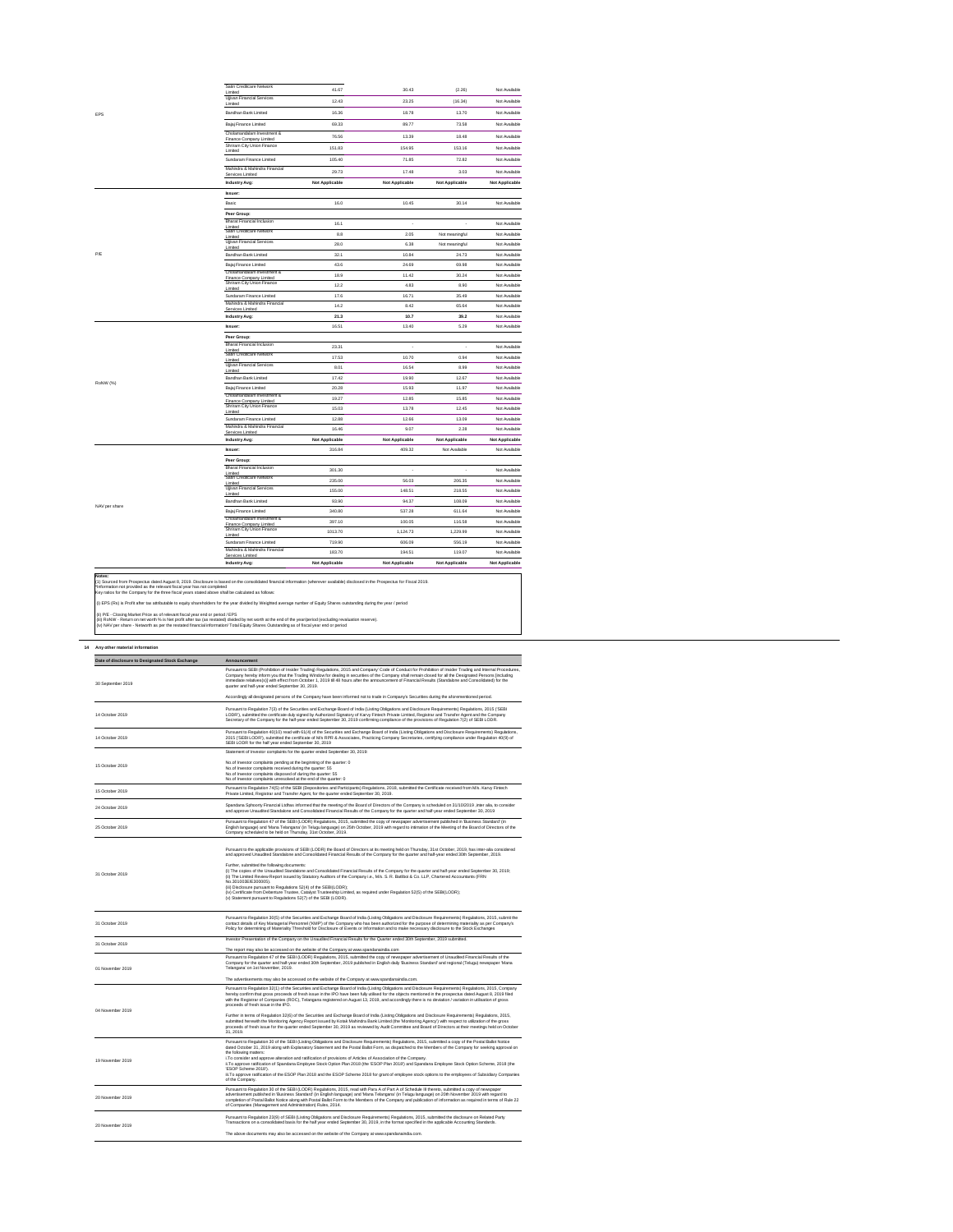| 09 December 2019                   | Company has been informed by the RTA that they have changed their name from Karvy Fintech Private Limited to KFin Technologies Private Limited.                                                                                                                                                                                                                                                                                                                                                                                                                                                                                  |
|------------------------------------|----------------------------------------------------------------------------------------------------------------------------------------------------------------------------------------------------------------------------------------------------------------------------------------------------------------------------------------------------------------------------------------------------------------------------------------------------------------------------------------------------------------------------------------------------------------------------------------------------------------------------------|
| 20 December 2019                   | In terms of Regulation 44(3) of the Securities and Exchange Board of India (Listing Obligations and Disclosure Requirements) Regulations, 2015 [SEBI<br>(LODR) Regulations, 2015], submitted herewith the following documents:<br>a)Copy of the Report of the Scrutinizer dated 20th December, 2019;<br>b) Voting Result of Postal Ballot (Including e-voting) in terms of Regulation 44(3) of the SEBI (LODR) Regulations, 2015.                                                                                                                                                                                                |
| 24 December 2019                   | The resolutions have been duly approved by the shareholders of the Company with requisite majority. These resolutions are deemed to have been passed on<br>the last date of voting i.e. December 19, 2019.<br>Spandana Sphoorty Financial Ltd has informed regarding the details of Voting results of Postal Ballot, under Regulation 44(3) of SEBI (LODR) Regulations,                                                                                                                                                                                                                                                          |
| 31 December 2019                   | 2015.<br>Pursuant to SEBI (Prohibition of Insider Trading) Regulations, 2015 and Company' Code of Conduct for Prohibition of Insider Trading and Internal Procedures,<br>the Trading Window for dealing in securities of the Company shall remain closed for all Designated Persons [including their immediate relative(s)] with effect<br>from January 1, 2020 till 48 hours after the announcement of Un-audited Financial Results (Standalone and Consolidated) for the quarter and nine months<br>ended December 31, 2019.                                                                                                   |
| 07 January 2020                    | Accordingly all designated persons of the Company have been informed not to trade in Company's Securities during the aforementioned period.<br>Compliances-Certificate under Reg. 74 (5) of SEBI (DP) Regulations, 2018 submitted                                                                                                                                                                                                                                                                                                                                                                                                |
|                                    | Statement of Investor complaints for the quarter ended December 31, 2019:<br>No.of Investor complaints pending at the beginning of the quarter: 0                                                                                                                                                                                                                                                                                                                                                                                                                                                                                |
| 09 January 2020                    | No.of Investor complaints received during the quarter: 0<br>No.of Investor complaints disposed of during the quarter: 0<br>No.of Investor complaints unresolved at the end of the quarter: 0                                                                                                                                                                                                                                                                                                                                                                                                                                     |
| 22 January 2020                    | Spandana Sphoorty Financial Ltd has informed that the meeting of the Board of Directors of the Company is scheduled on 28/01/2020, inter alia, to consider<br>and approve Unaudited Standalone and Consolidated Financial Results of the Company for the quarter and nine months ended December 31, 2019.                                                                                                                                                                                                                                                                                                                        |
| 23 January 2020                    | Pursuant to Regulation 47 of the SEBI (LODR) Regulations, 2015, submitted the copy of newspaper advertisement published in 'Business Standard' (in<br>English language) and 'Mana Telangana' (in Telugu language) on January 23, 2020 with regard to intimation of a Meeting of the Board of Directors of the<br>Company scheduled to be held on Tuesday, January 28, 2020.                                                                                                                                                                                                                                                      |
| 28 January 2020                    | Pursuant to the applicable provisions of Securities and Exchange Board of India (Listing Obligations and Disclosure Requirements) Regulations, 2015, [SEBI<br>(LODR)] the Board of Directors at its meeting held on Tuesday, January 28, 2020, has inter-alia considered and approved Unaudited Standalone and<br>Consolidated Financial Results of the Company for the quarter and nine months ended December 31, 2019.                                                                                                                                                                                                         |
|                                    | Further, please find enclosed herewith the following documents:<br>(i) The copies of the Unaudited Standalone and Consolidated Financial Results of the Company for the quarter and nine months ended December 31, 2019;<br>(ii) The Limited Review Report issued by Statutory Auditors of the Company i.e., M/s. S. R. Batliboi & Co. LLP, Chartered Accountants (FRN<br>No.301003E/E300005).                                                                                                                                                                                                                                   |
| 28 January 2020<br>28 January 2020 | Pursuant to Regulation 30 of the SEBI (Listing Obligations and Disclosure Requirements) Regulations, 2015, submitted the Press Release on the Financial<br>Result of the Company for quarter and nine months ended December 31, 2019.<br>Investor Presentation of the Company on the Unaudited Financial Results for the quarter and nine months ended December 31, 2019 submitted                                                                                                                                                                                                                                               |
|                                    | Pursuant to the exercise of Employee Stock Options (ESOP's) by the eligible employees under the Spandana Employee Stock Option Plan 2018 (ESOP Plan<br>2018) and Spandana Employee Stock Option Scheme 2018 (ESOP Scheme 2018), the Company has allotted 91,752 Equity Shares of the face value of Rs.<br>10.00 (Rupees Ten only) each on January 28, 2020.                                                                                                                                                                                                                                                                      |
| 28 January 2020                    | Accordingly, the paid up Equity share capital of the Company has increased from Rs. 64,17,70,680 consisting of 6,41,77,068 Equity shares having the face<br>value of Rs. 10.00 each to Rs. 64,26,88,200 consisting of 6,42,68,820 Equity Shares having the face value of Rs. 10.00 each.                                                                                                                                                                                                                                                                                                                                         |
| 28 January 2020                    | Further, Company confirms that the above allotted shares shall rank pari-passu with the existing Equity Shares of the Company.<br>Resubmission of the Investor Presentation of the Company on the Unaudited Financial Results for the quarter and nine months ended December 31, 2019<br>rectifying typo errors                                                                                                                                                                                                                                                                                                                  |
| 28 January 2020                    | Nomination and Remuneration Committee of the Board of Directors of the Company at its Meeting held on January 28, 2020, granted 4,27,000 stock options<br>to the eligible employees of the Company under Spandana Employee Stock Option Plan 2018 and Spandana Employee Stock Option Scheme 2018. The brief<br>details of the stock options granted is submitted                                                                                                                                                                                                                                                                 |
| 29 January 2020                    | Pursuant to Regulation 47 of the SEBI (LODR) Regulations, 2015, please find enclosed herewith the copy of newspaper advertisement of Unaudited Financial<br>Results of the Company for the quarter and nine months ended December 31, 2019 published in English daily 'Business Standard' and regional (Telugu)<br>newspaper 'Mana Telangana' on January 29, 2020.                                                                                                                                                                                                                                                               |
|                                    | Pursuant to the exercise of Employee Stock Options (ESOP's) by the eligible employees under the Spandana Employee Stock Option Plan 2018 (ESOP Plan<br>2018) and Spandana Employee Stock Option Scheme 2018 (ESOP Scheme 2018), the Company has allotted 46,663 Equity Shares of the face value of Rs.<br>10.00 (Rupees Ten only) each on March 3, 2020.                                                                                                                                                                                                                                                                         |
| 03 March 2020                      | Accordingly, the paid up Equity share capital of the Company has increased from Rs. 64,26,88,200 consisting of 6,42,68,820 Equity shares having the face<br>value of Rs. 10.00 each to Rs. 64,31,54,830 consisting of 6,43,15,483 Equity Shares having the face value of Rs. 10.00 each.                                                                                                                                                                                                                                                                                                                                         |
| 03 March 2020                      | Further, we hereby confirm that the above allotted shares shall rank pari-passu with the existing Equity Shares of the Company.<br>Pursuant to Regulation 30 read with Schedule III of the SEBI (LODR) Regulations, 2015, we wish to inform you that Nomination and Remuneration Committee<br>of the Board of Directors of the Company at its Meeting held on March 3, 2020, granted 36,500 stock options to the eligible employees of the Company under<br>Spandana Employee Stock Option Plan 2018 and Spandana Employee Stock Option Scheme 2018. The brief details of the stock options granted are listed as<br>Annexure-1. |
| 27 March 2020                      | The Exchange has sought clarification from Spandana Sphoorty Financial Ltd on 27th March, 2020 with reference to significant movement in price, in order to<br>ensure that investors have latest relevant information about the company and to inform the market so that the interest of the investors is safeguarded.                                                                                                                                                                                                                                                                                                           |
| 27 March 2020                      | With reference to significant movement in price, in order to ensure that investors have latest relevant information about the company and to inform the market<br>so that the interest of the investors is safeguarded, Spandana Sphoorty Financial Ltd has submitted to BSE a copy of Clarification is enclosed.                                                                                                                                                                                                                                                                                                                |
| 31 March 2020                      | Pursuant to SEBI (Prohibition of Insider Trading) Regulations, 2015 and Company" Code of Conduct for Prohibition of Insider Trading and Internal<br>Procedures, we hereby inform you that the Trading Window for dealing in securities of the Company shall remain closed for all Designated Persons [including<br>their immediate relative(s)] with effect from April 1, 2020 till 48 hours after the announcement of Audited Financial Results (Standalone and Consolidated) for<br>the quarter and year ended March 31, 2020.                                                                                                 |
|                                    | Accordingly all designated persons of the Company have been informed not to trade in Company"s Securities during the aforementioned period.<br>Spandana Sphoorty Financial Limited has completed Direct Assignment of Micro-finance loans of Rs 490.23 Crore on March 30, 2020. With this, a total<br>amount of Rs. 1,261.96 Crore has been raised during the quarter (Q4 FY2019-20) in the form of Direct Assignment.                                                                                                                                                                                                           |
| 31 March 2020                      | The entire Direct Assignment pool qualifies for Priority Sector treatment as per the guidelines prescribed by the Reserve Bank of India.<br>Pursuant to Regulation 30 of the SEBI (Listing Obligations and Disclosure Requirements) Regulations, 2015, we hereby enclose the Press Release on<br>Business Update on Impact of COVID-19.                                                                                                                                                                                                                                                                                          |
| 06 April 2020<br>06 April 2020     | The aforesaid information can also be accessed on the website of the Company at www.spandanaindia.com.<br>In continuation to our letter no. SSFL/Stock Exchange/2020-21/1 dated April 06, 2020; we hereby inform you that there was a typo error in the Press Release<br>submitted along with the aforesaid letter. The same has now been rectified and an updated copy of the Press Release is enclosed herewith for your kind<br>perusal and taking on record.                                                                                                                                                                 |
|                                    | The aforesaid information can also be accessed on the website of the Company at www.spandanaindia.com.<br>Statement of Investor complaints for the quarter ended March 31, 2020:                                                                                                                                                                                                                                                                                                                                                                                                                                                 |
| 21 April 2020                      | No.of Investor complaints pending at the beginning of the quarter: 0<br>No.of Investor complaints received during the quarter: 0<br>No.of Investor complaints disposed of during the quarter: 0<br>No.of Investor complaints unresolved at the end of the quarter: 0                                                                                                                                                                                                                                                                                                                                                             |
| 21 April 2020                      | Pursuant to Regulation 74(5) of the SEBI (Depositories and Participants) Regulations, 2018, please find enclosed herewith the Certificate received from M/s.<br>KFin Technologies Private Limited, Registrar and Transfer Agent, for the quarter ended March 31, 2020.                                                                                                                                                                                                                                                                                                                                                           |
| 21 April 2020                      | Pursuant to Regulation 40(10) read with 61(4) of the Securities and Exchange Board of India (Listing Obligations and Disclosure Requirements) Regulations,<br>2015 ('SEBI LODR'), please find enclosed herewith the certificate of M/s RPR & Associates, Practicing Company Secretaries, certifying compliance under<br>Regulation 40(9) of SEBI LODR for the half year ended March 31, 2020                                                                                                                                                                                                                                     |
| 21 April 2020                      | Pursuant to Regulation 7(3) of the Securities and Exchange Board of India (Listing Obligations and Disclosure Requirements) Regulations, 2015 ('SEBI<br>LODR'), please find enclosed herewith the certificate duly signed by Authorized Signatory of KFin Technologies Private Limited, Registrar and Transfer Agent<br>and the Company Secretary of the Company for the half-year ended March 31, 2020 confirming compliance of the provisions of Regulation 7(2) of SEBI<br>LODR.                                                                                                                                              |
| 29 April 2020                      | Pursuant to Regulation 30 of the SEBI (Listing Obligations and Disclosure Requirements) Regulations, 2015, we hereby enclose the Press Release on<br>Business Update - April 2020.                                                                                                                                                                                                                                                                                                                                                                                                                                               |
| 29 May 2020                        | The aforesaid information can also be accessed on the website of the Company at www.spandanaindia.com.<br>Spandana Sphoorty Financial Ltdhas informed that the meeting of the Board of Directors of the Company is scheduled on 02/06/2020 , inter alia, to consider<br>and approve (a) Audited Standalone and Consolidated Financial Results of the Company for the quarter and financial year ended March 31, 2020;                                                                                                                                                                                                            |
|                                    | (b) issuance of Non-Convertible Debentures, in a year, on a private placement basis in one or more tranches/issuances/series, in terms of applicable<br>provisions of the Companies Act, 2013 and other applicable laws.                                                                                                                                                                                                                                                                                                                                                                                                         |
|                                    | This is to inform you that pursuant to the applicable provisions of Securities and Exchange Board of India (Listing Obligations and Disclosure Requirements)<br>Regulations, 2015, [SEBI (LODR)] the Board of Directors at its meeting held on Tuesday, June 02, 2020, has inter-alia considered and approved the following:                                                                                                                                                                                                                                                                                                     |
| 02 June 2020                       | 1. Audited Standalone and Consolidated Financial Results of the Company for the quarter and financial year ended March 31, 2020 and took note of the Audit<br>Reports thereon, submitted by Statutory Auditors of the Company i.e., M/s. S. R. Batliboi & Co. LLP, Chartered Accountants (FRN No.301003E/E300005).                                                                                                                                                                                                                                                                                                               |
|                                    | 2. To create, offer, invite, issue, subscribe, allot non-convertible debentures, in one or more modes or combinations thereof and in one or more series or<br>tranches up to an amount not exceeding INR 2000,00,00,000/- (Indian Rupees Two Thousand Crores only) through private placement, subject to the approval<br>of the Shareholders of the Company.                                                                                                                                                                                                                                                                     |
| 02 June 2020                       | Pursuant to the provisions of Regulation 30 of the Securities and Exchange Board of India (Listing Obligations & Disclosure Requirements) Regulations,<br>2015, we hereby inform you that the Board of Directors at its meeting held on Tuesday, June 02, 2020 inter-alia has noted the resignation of Mr. Rakesh<br>Jhinjharia from the position of Company Secretary & Compliance Officer, with effect from the close of working hours of June 5, 2020 consequently his position<br>as Key Managerial Personnel and Compliance Officer shall be vacated.                                                                       |
| 03 June 2020                       | Pursuant to the provisions of Regulation 30 of the Securities and Exchange Board of India (Listing Obligations & Disclosure Requirements) Regulations,<br>2015, we hereby inform you that the Board of Directors at its meeting held on Tuesday, June 02, 2020 inter-alia has noted the resignation of Mr. Sudhesh<br>Chandrasekar from the position of Chief Financial Officer, with effect from the close of working hours of June 5, 2020 consequently his position as Chief<br>Financial Officer and Key Managerial Personnel shall be vacated.                                                                              |
| 03 June 2020                       | Pursuant to the provisions of Regulation 30 of the Securities and Exchange Board of India (Listing Obligations & Disclosure Requirements) Regulations,<br>2015, we hereby inform you that the Board of Directors at its meeting held on Tuesday, June 02, 2020 inter-alia has approved the appointment of Mr. Satish<br>Kottakota as Chief Financial Officer and Key Managerial Personnel of the Company with effect from June 1, 2020.                                                                                                                                                                                          |
| 03 June 2020                       | Pursuant to Regulation 30 read with Schedule III of the SEBI (Listing Obligations and Disclosure Requirements) Regulations, 2015, please find enclosed<br>herewith a copy of Investor Presentation of the Company on the Audited Financial Results for the quarter and financial year ended March 31, 2020.                                                                                                                                                                                                                                                                                                                      |
| 03 June 2020                       | Pursuant to Regulation 24A of Securities and Exchange Board of India (Listing Obligations and Disclosure Requirements) Regulations, 2015 read with SEBI<br>Circular bearing Ref. No. CIR/CFD/CMD1/27/2019 dated February 08, 2019, please find enclosed herewith the Annual Secretarial Compliance Report issued<br>by M/s RPR & Associates, Company Secretaries in Practice, for the financial year ended March 31, 2020.                                                                                                                                                                                                       |
| 03 June 2020                       | Pursuant to Regulation 30 read with Schedule III of the SEBI (LODR) Regulations, 2015, we wish to inform you that Nomination and Remuneration Committee<br>of the Board of Directors of the Company vide circular resolution passed on June 03, 2020 granted 125,000 stock options to the eligible employees of the<br>Company under Spandana Employee Stock Option Plan 2018 and Spandana Employee Stock Option Scheme 2018. The brief details of the stock options                                                                                                                                                             |
|                                    | granted are listed as Annexure-1.                                                                                                                                                                                                                                                                                                                                                                                                                                                                                                                                                                                                |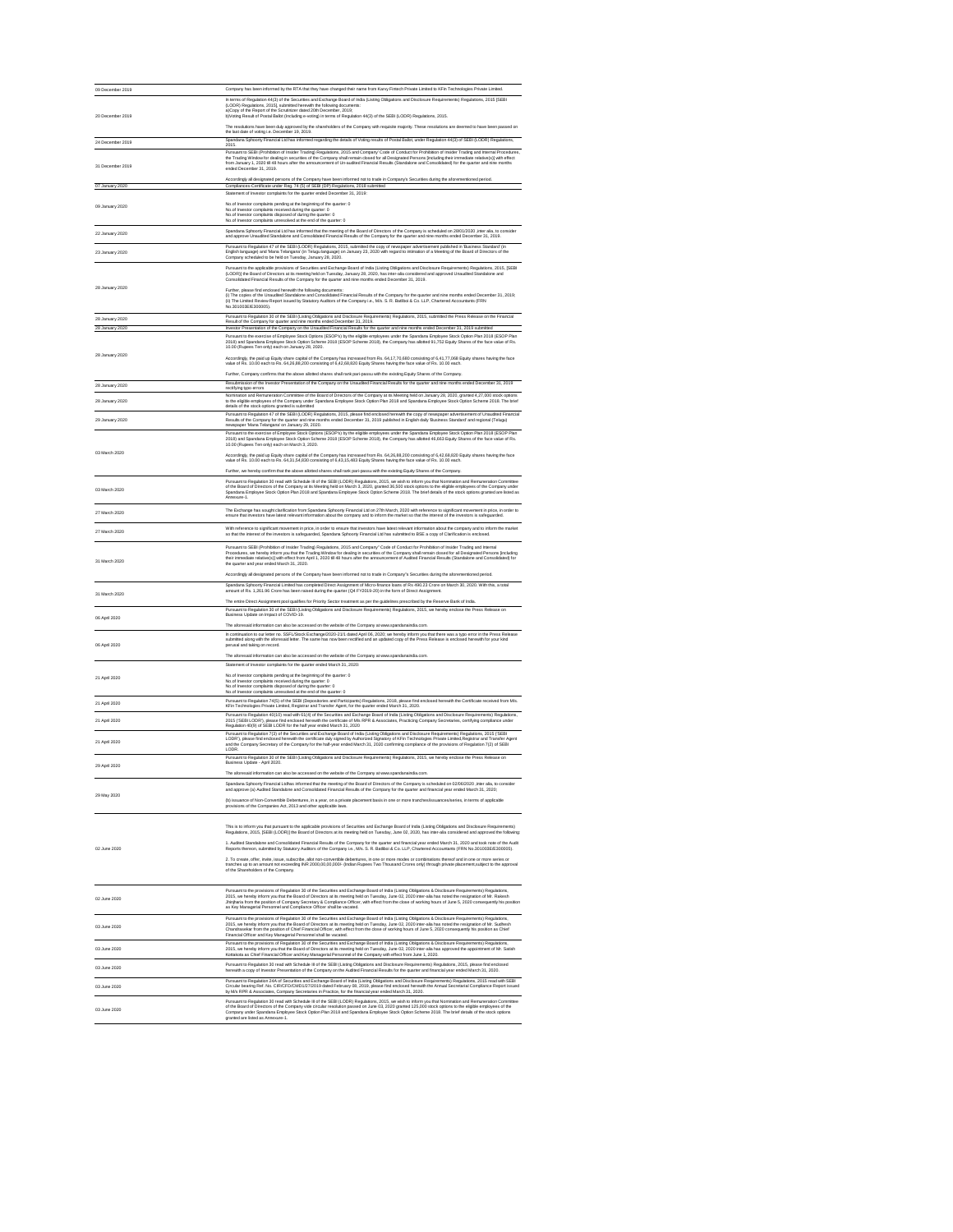|              | Initial Disclosure to be made by an entity identified as a Large Corporate.                                                                                                                                                                                                                                                                                                                                                                                                                                                                                                                                                                                                                                                                                                                                                                                                                                     |
|--------------|-----------------------------------------------------------------------------------------------------------------------------------------------------------------------------------------------------------------------------------------------------------------------------------------------------------------------------------------------------------------------------------------------------------------------------------------------------------------------------------------------------------------------------------------------------------------------------------------------------------------------------------------------------------------------------------------------------------------------------------------------------------------------------------------------------------------------------------------------------------------------------------------------------------------|
|              | Sr. No. Particulars Details<br>1 Name of Compay Spandana Sphoorty Financial Ltd<br>2 CIN L65929TG2003PLC040648<br>3 Outstanding borrowing of company as on 31st March / 31st December, as applicable (in Rs cr) 3016.21<br>4 Highest Credit Rating during the previous FY A-<br>4a Name of the Credit Rating Agency issuing the Credit Rating mentioned in (4) ICRA LIMITED<br>5 Name of Stock Exchange# in which the fine shall be paid, in case of shortfall in the required borrowing under the framework BSE                                                                                                                                                                                                                                                                                                                                                                                                |
|              | We confirm that we are a Large Corporate as per the applicability criteria given under the SEBI circular SEBI/HO/DDHS/CIR/P/2018/144 dated November 26,<br>2018. No                                                                                                                                                                                                                                                                                                                                                                                                                                                                                                                                                                                                                                                                                                                                             |
| 04 June 2020 |                                                                                                                                                                                                                                                                                                                                                                                                                                                                                                                                                                                                                                                                                                                                                                                                                                                                                                                 |
|              | Name of the Company Secretary: Rakesh Jhinjharia<br>Designation: Company Secretary and Compliance Officer<br>Emailld: rakesh.jhinjharia@spandaindia.com<br>Name of the Chief Financial Officer: Sudhesh Chandrasekar<br>Designation: Chief Financial Officer<br>Emailld: sudhesh.chandrasekar@spandanaindia.com                                                                                                                                                                                                                                                                                                                                                                                                                                                                                                                                                                                                 |
|              | Date: 04/06/2020                                                                                                                                                                                                                                                                                                                                                                                                                                                                                                                                                                                                                                                                                                                                                                                                                                                                                                |
|              | Note: In terms para of 3.2(ii) of the circular, beginning F.Y 2022, in the event of shortfall in the mandatory borrowing through debt securities, a fine of 0.2% of<br>the shortfall shall be levied by Stock Exchanges at the end of the two-year block period. Therefore, an entity identified as LC shall provide, in its initial<br>disclosure for a financial year, the name of Stock Exchange to which it would pay the fine in case of shortfall in the mandatory borrowing through debt markets.                                                                                                                                                                                                                                                                                                                                                                                                        |
| 06 June 2020 | Pursuant to Regulation 30(5) of the Securities and Exchange Board of India (Listing Obligations and Disclosure Requirements) Regulations, 2015, we hereby<br>submit the change in contact details of Key Managerial Personnel ("KMP") of the Company who has been authorized for the purpose of determining materiality<br>as per Company"s Policy for determining of Materiality Threshold for Disclosure of Events or Information and to make necessary disclosure to the Stock<br>Exchanges.                                                                                                                                                                                                                                                                                                                                                                                                                 |
| 10 June 2020 | Spandana Sphoorty Financial Ltdhas informed BSE that the meeting of the Board of Directors of the Company is scheduled on 13/06/2020 ,inter alia, to<br>consider and approve Pursuant to Regulation 29 and 50(3) of SEBI (Listing Obligations and Disclosure Requirements) Regulations, 2015, it is hereby<br>submitted that a Meeting of the Management Committee of the Board of Directors of Spandana Sphoorty Financial Limited is scheduled to be held on<br>Saturday, June 13, 2020 at 11.00 a.m at the Imperial Apt, BB Nakashe Marg, Tardeo AC Market Tardeo, Tulsiwada, Mumbai 400034 inter-alia to consider<br>and approve, the issue and offer of Non-Convertible Debentures on a private placement basis.                                                                                                                                                                                           |
| 13 June 2020 | This is to inform you that pursuant to the provisions of Regulation 30 of the SEBI (Listing Obligations and Disclosure Requirements) Regulations, 2015, the<br>Management Committee of the Board of Directors of the Company at their meeting held on Saturday, June 13, 2020 has pursuant to the authority entrusted by<br>the Board of Directors and within the limits as approved by the Members of the Company vide special resolution passed at the 16th Annual General Meeting<br>held on July 11, 2020, inter-alia approved the issuance of 1000 (One Thousand) rated, listed, secured, redeemable Non-Convertible Debentures ("NCDs")<br>having a face value of Rs. 10,00,000 (Rupees Ten lakh only) each, aggregating upto an amount of Rs. 100 crore (Rupees Hundred Crore only) on a Private<br>Placement basis, in accordance with the provisions of Sections 42 and 71 of the Companies Act, 2013. |
| 16 June 2020 | With reference to our letter no. SSFL/Stock Exchange/2020-21/26 dated June 13, 2020 regarding the intimation of outcome of the Management Committee<br>Meeting held on June 13, 2020 for approval of 1000 (One Thousand) rated, listed, secured, redeemable Non-Convertible Debentures ("NCDs") having a face<br>value of Rs. 10,00,000 (Rupees Ten lakh only) each, aggregating upto an amount of Rs. 100 crore (Rupees Hundred Crore only) on a Private Placement<br>basis, it is hereby submitted that the date of 16th Annual General Meeting of the Company was inadvertently mentioned as July 11, 2020.<br>We hereby request you to consider the date of 16th Annual General Meeting held on July 11, 2019 instead of July 11, 2020 and kindly take the above<br>ratification on record.                                                                                                                 |
| 16 June 2020 | Pursuant to Regulation 30(6) read with Schedule III of SEBI (Listing Obligations and Disclosure Requirements) Regulations, 2015, the ICRA Limited has<br>assigned the rating for Company's proposed debt instruments - same has been submitted                                                                                                                                                                                                                                                                                                                                                                                                                                                                                                                                                                                                                                                                  |
| 16 June 2020 | Pursuant to Regulation 30 read with Schedule III of the SEBI (LODR) Regulations, 2015, we wish to inform you that Nomination and Remuneration Committee<br>of the Board of Directors of the Company vide circular resolution passed on June 16, 2020 granted 40,000 stock options to the eligible employee of the<br>Company under Spandana Employee Stock Option Plan 2018 and Spandana Employee Stock Option Scheme 2018. The brief details of the stock options<br>granted are listed as Annexure-1.                                                                                                                                                                                                                                                                                                                                                                                                         |
| 17 June 2020 | Pursuant to Regulation 30 of the SEBI (Listing Obligations and Disclosure Requirements) Regulations, 2015, please find enclosed herewith a copy of the<br>Postal Ballot Notice dated June 02, 2020 seeking approval of the Members for the issuance of Non-Convertible Debentures (NCDs) on private placement<br>basis.                                                                                                                                                                                                                                                                                                                                                                                                                                                                                                                                                                                         |
| 18 June 2020 | Pursuant to Regulation 47 of the SEBI (LODR) Regulations, 2015, please find enclosed herewith the copy of newspaper advertisement published in 'Financial<br>Expresss' (in English language) and 'Nava Telangana' (in Telugu language) on 18th June, 2020 with regard to completion of dispatch of Postal Ballot Notice<br>along with Postal Ballot Form to the Members of the Company and publication of information as required in terms of Rule 22 of Companies (Management and<br>Administration) Rules, 2014.                                                                                                                                                                                                                                                                                                                                                                                              |
|              | Pursuant to Regulation 30 of the SEBI (Listing Obligations and Disclosure Requirements) Regulations, 2015, we hereby submit that the Board of Directors of                                                                                                                                                                                                                                                                                                                                                                                                                                                                                                                                                                                                                                                                                                                                                      |

| 19 June 2020      | the Company vide its Circular Resolution passed on June 19, 2020 has approved the allotment of 1000 (One Thousand) 12.75% Rated, Listed, Secured,<br>Redeemable Non-Convertible Debentures of face value of Rs. 10,00,000/- (Rupees Ten Lakh only) each, fully paid, at par, to Bandhan Bank Limited (the<br>'Allottee'), on a private placement basis.                                                                                                                                                                                                                                                                                                                                                                                                                                                                                                                                                                                                                                            |
|-------------------|----------------------------------------------------------------------------------------------------------------------------------------------------------------------------------------------------------------------------------------------------------------------------------------------------------------------------------------------------------------------------------------------------------------------------------------------------------------------------------------------------------------------------------------------------------------------------------------------------------------------------------------------------------------------------------------------------------------------------------------------------------------------------------------------------------------------------------------------------------------------------------------------------------------------------------------------------------------------------------------------------|
| 30 June 2020      | Intimation of Closure of Trading Window for dealing in the securities of the Company                                                                                                                                                                                                                                                                                                                                                                                                                                                                                                                                                                                                                                                                                                                                                                                                                                                                                                               |
| 01 July 2020      | Pursuant to Regulation 23(9) of SEBI (Listing Obligations and Disclosure Requirements) Regulations, 2015, please find enclosed the disclosure on Related<br>Party Transactions on a consolidated basis for the year ended March 31, 2020, in the format specified in the applicable Accounting Standards.                                                                                                                                                                                                                                                                                                                                                                                                                                                                                                                                                                                                                                                                                          |
|                   | The above documents may also be accessed on the website of the Company at www.spandanaindia.com.                                                                                                                                                                                                                                                                                                                                                                                                                                                                                                                                                                                                                                                                                                                                                                                                                                                                                                   |
|                   | Statement of Investor complaints for the quarter ended June 30, 2020:                                                                                                                                                                                                                                                                                                                                                                                                                                                                                                                                                                                                                                                                                                                                                                                                                                                                                                                              |
| 15 July 2020      | No.of Investor complaints pending at the beginning of the quarter: 0<br>No.of Investor complaints received during the quarter: 0<br>No.of Investor complaints disposed of during the quarter: 0<br>No.of Investor complaints unresolved at the end of the quarter: 0                                                                                                                                                                                                                                                                                                                                                                                                                                                                                                                                                                                                                                                                                                                               |
| 15 July 2020      | Pursuant to Regulation 74(5) of the SEBI (Depositories and Participants) Regulations, 2018, please find enclosed herewith the Certificate received from M/s.<br>KFin Technologies Private Limited, Registrar and Transfer Agent, for the quarter ended June 30, 2020.                                                                                                                                                                                                                                                                                                                                                                                                                                                                                                                                                                                                                                                                                                                              |
|                   | Pursuant to the provisions of Section 110 of the Companies Act, 2013 read with the applicable Rules the Company through Postal Ballot Notice dated<br>02.06.2020 has conducted the process of Postal Ballot for seeking the approval of the shareholders of the Co, by way of Special Resolution, to approve the<br>issue of NCDs on private placement basis.                                                                                                                                                                                                                                                                                                                                                                                                                                                                                                                                                                                                                                      |
|                   | The resolution has been approved by the shareholder of Company with requisite majority. Resolution is deemed to have been passed on the last date of voting<br>i.e. July 17, 2020.                                                                                                                                                                                                                                                                                                                                                                                                                                                                                                                                                                                                                                                                                                                                                                                                                 |
| 17 July 2020      | As per Regulation 44(3) of the SEBI (LODR) Regulations, 2015 we are enclosing following documents:                                                                                                                                                                                                                                                                                                                                                                                                                                                                                                                                                                                                                                                                                                                                                                                                                                                                                                 |
|                   | a)Copy of the Report of the Scrutinizer dated 17.07.2020;<br>b) Voting Result of Postal Ballot (Including e-voting)<br>Further, the above intimation may also be treated as disclosure under Regulation 30 of the SEBI (LODR) Regulations, 2015.<br>The aforesaid documents may also be accessed on the website of Company at www.spandanaindia.com.                                                                                                                                                                                                                                                                                                                                                                                                                                                                                                                                                                                                                                               |
| 18 July 2020      | Spandana Sphoorty Financial Ltd has informed BSE regarding the details of Voting results of Postal Ballot, under Regulation 44(3) of SEBI (LODR)<br>Regulations, 2015                                                                                                                                                                                                                                                                                                                                                                                                                                                                                                                                                                                                                                                                                                                                                                                                                              |
| 21 August 2020    | Spandana Sphoorty Financial Ltdhas informed BSE that the meeting of the Board of Directors of the Company is scheduled on 31/08/2020 , inter alia, to<br>consider and approve Notice is hereby given pursuant to Regulation 29 and Regulation 50(3) of Securities and Exchange Board of India (Listing Obligations<br>and Disclosure Requirements) Regulations, 2015, that a meeting of the Board of Directors of Spandana Sphoorty Financial Limited ('the Company') is<br>scheduled to be held on Monday, August 31, 2020 through video conferencing, inter-alia to transact the following matters:<br>1. The Unaudited Standalone and Consolidated Financial Results (subjected to limited review by the Auditors) for the quarter ended June 30, 2020;<br>2. To consider the proposal for amending and altering certain terms of the NCD subject to compliance with the applicable law and receipt of necessary<br>approvals;<br>3. Any other matter with the permission of the Chair, if any. |
| 25 August 2020    | Pursuant to Regulation 47 of the SEBI (LODR) Regulations, 2015, please find enclosed herewith the copy of newspaper advertisement published in 'Financial<br>Express' (in English language) and 'Nava Telangana' (in Telugu language) on August 25, 2020 with regard to intimation of the Meeting of the Board of<br>Directors of the Company scheduled to be held on Monday, August 31, 2020.                                                                                                                                                                                                                                                                                                                                                                                                                                                                                                                                                                                                     |
|                   | Pursuant to the applicable provisions of Securities and Exchange Board of India (Listing Obligations and Disclosure Requirements) Regulations, 2015, the<br>Board of Directors at its meeting held on Monday, August 31, 2020 through Audio-Visual Electronic Communication has, inter-alia:<br>i. Considered and approved Unaudited Standalone and Consolidated Financial Results of the Company for the quarter ended June 30, 2020.                                                                                                                                                                                                                                                                                                                                                                                                                                                                                                                                                             |
| 31 August 2020    | ii. Appointed Mr.Ramesh Periasamy (A26247) as the Company Secretary, KMP and Compliance Officer of the Company w.e.f. August 29, 2020. The Board<br>welcomed Mr. Ramesh Periasamy as the Company Secretary and Compliance Officer. A brief profile of Mr. Ramesh Periasamy is enclosed as Annexure I.                                                                                                                                                                                                                                                                                                                                                                                                                                                                                                                                                                                                                                                                                              |
|                   | iii. Approved the roll over with change in the terms of the Non-Convertible Debentures issued under ISIN: INE572J07034 as detailed below:<br><b>Terms Existing Current</b><br>Amount 100 Crore 85 Crore<br>Tenure 36 Months 33 Months 12 days<br>Coupon Rate 14% 12%                                                                                                                                                                                                                                                                                                                                                                                                                                                                                                                                                                                                                                                                                                                               |
| 31 August 2020    | Nomination and Remuneration Committee of the Board of Directors of the Company has granted 28,000 stock options (which would get converted into 28,000<br>equity shares of the Company upon exercise) on August 31, 2020 to the eligible employee of the Company under Spandana Employee Stock Option Plan<br>2018 and Spandana Employee Stock Option Scheme 2018. The brief details of the stock options granted are listed as Annexure-1.                                                                                                                                                                                                                                                                                                                                                                                                                                                                                                                                                        |
| 01 September 2020 | Pursuant to Regulation 30 read with Schedule III of the SEBI (Listing Obligations and Disclosure Requirements) Regulations, 2015, we have enclosed herewith<br>a copy of Investor Presentation of the Company on the Unaudited Financial Results for the quarter ended June 30, 2020.                                                                                                                                                                                                                                                                                                                                                                                                                                                                                                                                                                                                                                                                                                              |
|                   | The report may also be accessed on the website of the Company at www.spandanaindia.com<br>The Board of Directors at its meeting held on Monday, August 31, 2020 through Audio-Visual Electronic Communication has, inter-alia:                                                                                                                                                                                                                                                                                                                                                                                                                                                                                                                                                                                                                                                                                                                                                                     |
| 01 September 2020 | i. Considered and approved Unaudited Standalone and Consolidated Financial Results of the Company for the quarter ended June 30, 2020.<br>ii. Appointed Mr.Ramesh Periasamy (A26247) as the Company Secretary, KMP and Compliance Officer of the Company w.e.f. August 29, 2020<br>iii. Approved the roll over with change in the terms of the Non-Convertible Debentures issued under ISIN: INE572J07034 as detailed below:<br><b>Terms Existing Current</b><br>Amount 100 Crore 85 Crore<br>Tenure 36 Months 33 Months 12 days<br>Coupon Rate 14% 12%                                                                                                                                                                                                                                                                                                                                                                                                                                            |
|                   | Pursuant to Regulation 30 of the SEBI (Listing Obligations and Disclosure Requirements) Regulations, 2015, we hereby enclose the newspaper publication on                                                                                                                                                                                                                                                                                                                                                                                                                                                                                                                                                                                                                                                                                                                                                                                                                                          |
| 02 September 2020 | the Unaudited Financial Results of the Company for quarter ended June 30, 2020 published in the following newspapers:<br>1. Financial Express (English)-all editions on September 02, 2020; and                                                                                                                                                                                                                                                                                                                                                                                                                                                                                                                                                                                                                                                                                                                                                                                                    |
| 02 September 2020 | 2. Nava Telanga (Vernacular Language-Telugu) -Hyderabad edition on September 02, 2020.<br>Spandana Sphoorty Financial Ltdhas informed BSE that the meeting of the Board of Directors of the Company is scheduled on 05/09/2020 , inter alia, to<br>consider and approve Notice is hereby given pursuant to Regulation 29 and Regulation 50(3) of Securities and Exchange Board of India (Listing Obligations<br>and Disclosure Requirements) Regulations, 2015, that a meeting of the Management Committee of the Board of Directors of Spandana Sphoorty Financial<br>Limited is scheduled to be held on Saturday, September 05, 2020, inter-alia to consider and approve, the issue and offer of Non-Convertible Debentures on a<br>private placement basis.                                                                                                                                                                                                                                     |
| 05 September 2020 | Management Committee of the Board of Directors of the Company at their meeting held on Saturday, September 05, 2020 has pursuant to the authority<br>entrusted by the Board of Directors and within the limits as approved by the Members of the Company vide special resolution passed through postal ballot on<br>July 17, 2020, inter-alia approved the issuance of 250 (Two Hundred and Fifty) rated, listed, secured, senior, redeemable, transferable, Non-Convertible<br>Debentures ("NCDs") having a face value of Rs. 10,00,000 (Rupees Ten lakh only) each, aggregating upto an amount of Rs. 25 Crore (Rupees Twenty Five<br>Crore only) on a Private Placement basis, in accordance with the provisions of Sections 42 and 71 of the Companies Act, 2013.                                                                                                                                                                                                                              |
| 07 September 2020 | Pursuant to Regulation 30 of the SEBI (Listing Obligations and Disclosure Requirements) Regulations, 2015, we hereby enclose the newspaper publication for<br>convening the Seventeenth AGM of the Company through VC/OAVM published in the following newspapers:<br>1. Financial Express (English)- all editions on September 04, 2020; and<br>2. Nava Telanga (Vernacular Language-Telugu) -Hyderabad edition on September 04, 2020.                                                                                                                                                                                                                                                                                                                                                                                                                                                                                                                                                             |
| 07 September 2020 | In compliance with the Securities Exchange Board of India (Listing Obligations and Disclosure Requirements)<br>Regulations, 2015, we hereby enclose the Notice convening the 17th AGM of shareholders and the Annual Report for<br>the financial year 2019-20 which will be circulated to shareholders through electronic mode. The 17th AGM will be<br>held on Wednesday, September 30, 2020 at 3.00 p.m. through Video Conferencing ('VC')/ Other Audio Visual<br>Means ('OAVM'). The Notice and Annual Report will be made available on the Company's website at<br>www.spandanaindia.com.                                                                                                                                                                                                                                                                                                                                                                                                      |
|                   | The Company has fixed Wednesday, September 23, 2020 as the cut-off date for the purpose of determination of<br>eligibility of shareholders to exercise the remote e-voting on the resolutions being placed before the 17th AGM of the<br>shareholders. The remote e-voting period commences on Sunday, September 27, 2020 (9.00 a.m. IST) and ends on<br>Tuesday, September 29, 2020 (5:00 p.m. IST). The E-voting website of NSDL is https://www.evoting.nsdl.com                                                                                                                                                                                                                                                                                                                                                                                                                                                                                                                                 |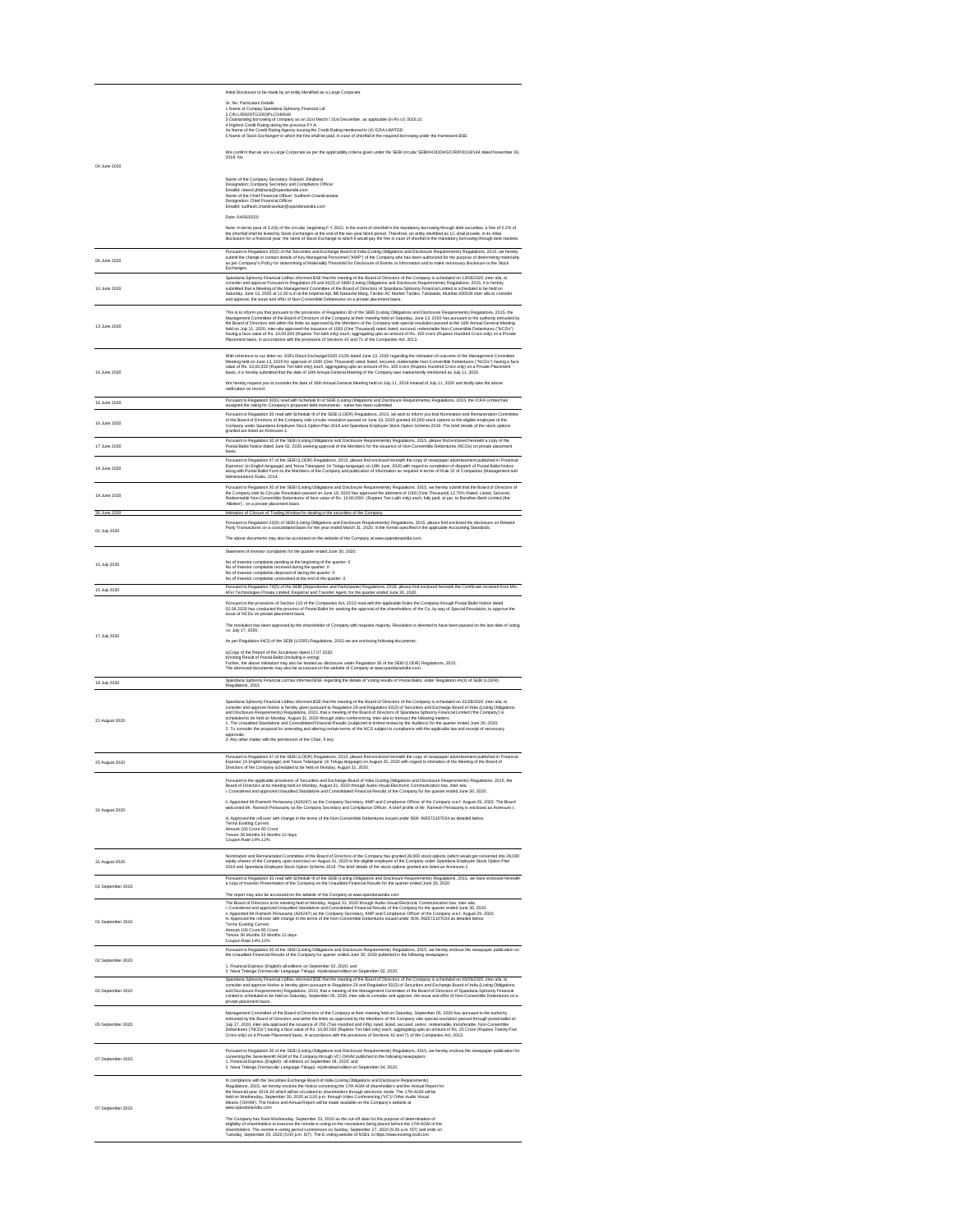| 08 September 2020                    | In continuation of our letter dated September 7, 2020 and pursuant to Regulation 30, Regulation 44 and Regulation 47 of the Securities and Exchange Board<br>of India (Listing and Disclosure Requirements) Regulations, 2015, the Company had issued a public notice in compliance with the provisions of Section 108 of<br>the Companies Act, 2013 read with the Rule 20 of the Companies (Management and Administration) Rules, 2014 as amended, through an advertisement<br>(copies of e-paper advertisements are enclosed) is published on September 8, 2020 in Financial Express (English), all editions and Nava Telangana (Telugu),<br>Hyderabad edition in respect of completion of dispatch of Annual Report for the financial year 2019-20 and Notice of the AGM of the Company scheduled to<br>be held on Wednesday, September 30, 2020 at 3.00 p.m. through VC/OAVM (including e-voting instructions).                                                                                                                                                                                                                                                                               |
|--------------------------------------|---------------------------------------------------------------------------------------------------------------------------------------------------------------------------------------------------------------------------------------------------------------------------------------------------------------------------------------------------------------------------------------------------------------------------------------------------------------------------------------------------------------------------------------------------------------------------------------------------------------------------------------------------------------------------------------------------------------------------------------------------------------------------------------------------------------------------------------------------------------------------------------------------------------------------------------------------------------------------------------------------------------------------------------------------------------------------------------------------------------------------------------------------------------------------------------------------|
| 08 September 2020                    | Pursuant to Regulation 30 of the SEBI (Listing Obligations and Disclosure Requirements) Regulations, 2015, Management Committee of the Board of<br>Directors of the Company at its meeting on September 8, 2020 has approved the allotment of 250 (Two Hundred and Fifty) 14% (Rated, Listed, Secured,<br>Senior, Redeemable, Transferable, Non-Convertible Debentures of the face value of Rs. 10,00,000/- (Indian Rupees Ten Lakh only) each, aggregating to<br>Rs.25,00,00,000/- (Indian Rupees Twenty Five Crore only) fully paid, at par, to Incred Capital Financial Limited (the 'Allottee'), on a private placement basis.<br>The details as required under the SEBI (Listing Obligations and Disclosure Requirements) Regulations, 2015 read with SEBI Circular No. CIR/ CFD<br>/CMD/4/2015 dated September 09, 2015.                                                                                                                                                                                                                                                                                                                                                                    |
| 17 September 2020                    | Spandana Sphoorty Financial Ltdhas informed BSE that the meeting of the Board of Directors of the Company is scheduled on 24/09/2020, inter alia, to<br>consider and approve Notice is hereby given pursuant to Regulation 29 and Regulation 50(3) of Securities and Exchange Board of India (Listing Obligations<br>and Disclosure Requirements) Regulations, 2015, that a meeting of the Management Committee of the Board of Directors of Spandana Sphoorty Financial<br>Limited is scheduled to be held on Wednesday, September 23, 2020, inter-alia to consider and approve, the issue and offer of Non-Convertible Debentures<br>on a private placement basis.                                                                                                                                                                                                                                                                                                                                                                                                                                                                                                                              |
| 22 September 2020                    | This is to inform you that pursuant to the provisions of Regulation 30 of the SEBI (Listing Obligations and Disclosure Requirements) Regulations, 2015, the<br>Management Committee of the Board of Directors of the Company at their meeting held on Tuesday, September 22, 2020 has pursuant to the authority<br>entrusted by the Board of Directors and within the limits as approved by the Members of the Company vide special resolution passed through postal ballot on<br>July 17, 2020, inter-alia approved the issuance of 450 (Four Hundred and Fifty) rated, listed, secured, senior, redeemable, transferable, Non-Convertible<br>Debentures ("NCDs") having a face value of Rs.10,00,000 (Rupees Ten lakh only) each, aggregating upto an amount of Rs.45 Crore (Rupees Forty Crore<br>only) on a Private Placement basis, in accordance with the provisions of Sections 42 and 71 of the Companies Act, 2013.<br>The meeting started at 12.30 p.m. and concluded at 12.50 p.m.                                                                                                                                                                                                     |
| 22 September 2020                    | We wish to inform you that Mr. Darius Dinshaw Pandole (DIN: 00727320), a Non-Executive Director of the Company, nominee of JM Financial Products<br>Limited, has resigned as a Director of the Company due to his other commitments. The resignation is effective from September 21, 2020.<br>We also wish to inform you that as per the terms of original investment of JM Financial Products Limited in the Company, the eligibility to nominate a Director<br>on the Company's Board has expired.<br>The Board of the Directors has noted the above resignation and placed on record its sincere appreciation for Mr. Darius's valuable services, guidance and<br>contribution to the Company during his tenure as a member of the Board and its Committees.                                                                                                                                                                                                                                                                                                                                                                                                                                   |
| 23 September 2020                    | Spandana Sphoorty Financial Ltdhas informed BSE that the meeting of the Board of Directors of the Company is scheduled on 26/09/2020 , inter alia, to<br>consider and approve Pursuant to Regulation 29 and Regulation 50(3) of Securities and Exchange Board of India (Listing Obligations and Disclosure<br>Requirements) Regulations, 2015, we wish to inform you that a meeting of the Management Committee of the Board of Directors of Spandana Sphoorty<br>Financial Limited is scheduled to be held on Saturday, September 26, 2020, inter-alia to consider and approve, the issue and offer of Non-Convertible<br>Debentures on a private placement basis.                                                                                                                                                                                                                                                                                                                                                                                                                                                                                                                               |
| 24 September 2020                    | Pursuant to Regulation 30 of the SEBI (Listing Obligations and Disclosure Requirements) Regulations, 2015, Management Committee of the Board of<br>Directors of the Company at its meeting on September 8, 2020 has approved the allotment of 400 (Four Hundred) 13.25% (Rated, Listed, Secured, Senior,<br>Redeemable, Transferable, Non-Convertible Debentures, having the face value of Rs. 10,00,000/- (Indian Rupees Ten Lakh only) each, aggregating to<br>Rs.40,00,00,000/- (Indian Rupees Forty Crore only) fully paid, at par, to the following applicants on a private placement basis.<br>1. Incred Capital Financial Services Limited<br>2. InCred Financial Services Limited<br>3. Neelammegha Investments and Trading Company Private Limited<br>4. FDC Limited                                                                                                                                                                                                                                                                                                                                                                                                                     |
| 26 September 2020                    | Pursuant to the provisions of Regulation 30 of the SEBI LODR, 2015, the Management Committee of the Board of Directors of the Company at their meeting<br>held on Saturday, September 26, 2020 has, pursuant to the authority entrusted by the Board of Directors and within the limits as approved by the Members of<br>the Company vide Special Resolution passed through Postal Ballot on July 17, 2020, inter-alia approved the issuance of up to 250 (Two Hundred and Fifty)<br>Rated, Listed, Secured, Senior, Redeemable, Transferable, Non-Convertible Debentures ("NCDs") having a face value of Rs.10,00,000 (Rupees Ten lakh<br>only) each, aggregating up to an amount of Rs.25 Crore (Rupees Twenty-five Crore only) on a Private Placement basis, in accordance with the provisions of<br>Sections 42 and 71 of the Companies Act, 2013.<br>The meeting started at 1.00 p.m. and concluded at 1.30 p.m.                                                                                                                                                                                                                                                                             |
| 29 September 2020                    | In furtherance to our letter ref no. Ref: SSFL/Stock Exchange/2020-21/67 dated September 26, 2020, we wish to inform you that pursuant to Regulation 30 of<br>the Listing Regulations, the Management Committee of the Board of Directors of the Company at its meeting today, i.e., on September 29, 2020 has approved<br>and allotted 250 (Two Hundred and Fifty only) 12.75% Secured, Rated, Listed, Taxable, Transferable Redeemable Non-Convertible Debentures ("NCDs"),<br>having the face value of Rs. 10,00,000/- (Indian Rupees Ten Lakh only) each, aggregating to Rs.25,00,00,000/- (Indian Rupees Twenty Five Crore only) fully<br>paid, at par, to the Vivriti Capital Private Limited ('the applicant') on a private placement basis.                                                                                                                                                                                                                                                                                                                                                                                                                                               |
| 30 September 2020                    | Pursuant to Regulation 30 read with Schedule III -Part A -Para A of the Securities and Exchange Board of India (Listing Obligations and Disclosure<br>Requirements) Regulations, 2015, please find enclosed proceedings of the 17th Annual General Meeting of the Company<br>In furtherance to our letter dated September 30, 2020, please find attached herewith voting results of Remote E-voting and E-voting conducted as per the                                                                                                                                                                                                                                                                                                                                                                                                                                                                                                                                                                                                                                                                                                                                                             |
| 02 October 2020                      | Notice of the 17th Annual General Meeting of the Company held on September 30, 2020 and we have also enclosed the Consolidated Scrutinizer's Report<br>dated September 30, 2020, issued by the Scrutinizer Mr. Y. Ravi Prasada Reddy, Practicing Company Secretary (Membership No. FCS 5783), Hyderabad<br>pursuant to Section 108 of the Companies Act, 2013 and Rule 20(4)(xii) of the Companies (Management and Administration), Rules 2014.<br>All resolutions were passed with requisite majority.<br>This report is filed as per the Regulations 44 and 30 of the Listing Regulations                                                                                                                                                                                                                                                                                                                                                                                                                                                                                                                                                                                                       |
| 03 October 2020                      | Spandana Sphoorty Financial Ltd has informed BSE regarding the details of Voting results of AGM, under Regulation 44(3) of SEBI (LODR) Regulations,<br>2015                                                                                                                                                                                                                                                                                                                                                                                                                                                                                                                                                                                                                                                                                                                                                                                                                                                                                                                                                                                                                                       |
| 05 October 2020                      | Pursuant to Regulation 29 and Regulation 50(3) of SEBI Listing Regulations, in respect of the meeting of the Management Committee of the Board of<br>Directors of Spandana Sphoorty Financial Limited is scheduled to be held on Wednesday, October 21, 2020, inter-alia to consider and approve the roll over<br>with the proposed amendment(s) and alteration(s) of certain terms and conditions in relation to the 325 (Three Hundred and Twenty Five) Non-Convertible<br>Debentures ('NCDs') aggregating to Rs. 32,50,00,000- (Rupees Thirty Two Crore and Fifty Lakhs only) issued by the Company under ISIN INE572J07067                                                                                                                                                                                                                                                                                                                                                                                                                                                                                                                                                                    |
| 14 November 2020                     | Company has informed the Exchange about Copy of Newspaper Publication of Unaudited Consolidated Financial Results for the quarter and half-year ended<br>September 30, 2020                                                                                                                                                                                                                                                                                                                                                                                                                                                                                                                                                                                                                                                                                                                                                                                                                                                                                                                                                                                                                       |
| 16 November 2020                     | Pursuant to the provisions of Regulation 30 of the Securities and Exchange Board of India (Listing Obligations and Disclosure Requirements) Regulations,<br>2015, we have enclosed herewith the investors' presentation on the financial and operational performance of the Company for quarter and half-year ended<br>September 30, 2020.<br>This presentation will also be available on the website of the Company at www.spandanaindia.com.                                                                                                                                                                                                                                                                                                                                                                                                                                                                                                                                                                                                                                                                                                                                                    |
| 16 November 2020                     | Updated Investors Presentation - Q2/H1 FY2021<br>Pursuant to the provisions of Regulation 30 of the Securities and Exchange Board of India (Listing Obligations and Disclosure Requirements) Regulations,<br>2015, we have enclosed herewith the investors' presentation on the financial and operational performance of the Company for quarter and half-year ended<br>September 30, 2020.<br>This presentation is also available on the website of the Company at www.spandanaindia.com.                                                                                                                                                                                                                                                                                                                                                                                                                                                                                                                                                                                                                                                                                                        |
| 17 November 2020                     | In furtherance to our letter SSFL/Stock Exchange/2020-21/88 dated November 11, 2020, we wish to inform you that pursuant to Regulation 30 of the Listing<br>Regulations, the Management Committee of the Board of Directors of the Company at its meeting held today i.e., November 17, 2020 has approved and<br>allotted 7500 (Seven Thousand and Five Hundred) 10 Year G-Sec Market Linked Secured Listed Rated Senior Redeemable Non-Convertible Debentures of<br>face value of Rs.1,00,000/- (Rupees One Lakh only) each, at par, on a private placement basis to JM Financial Products Limited (the 'Allottee'), in demat form,<br>in consideration of an aggregate amount of Rs.75,00,00,000/- (Rupees Seventy Five Crore only) issued under the Supplemental Information Memorandum<br>and Form PAS-4 dated November 17, 2020.                                                                                                                                                                                                                                                                                                                                                             |
| 19 November 2020                     | In furtherance to our letter SSFL/Stock Exchange/2020-21/88 dated November 11, 2020, we wish to inform you that pursuant to Regulation 30 of the Listing<br>Regulations, the Management Committee of the Board of Directors of the Company at its meeting held today i.e., November 19, 2020 has approved and<br>allotted 1400 (One Thousand Four Hundred) Secured Listed Rated Senior Redeemable Non-Convertible Debentures of face value of Rs.10,00,000/-<br>(Rupees Ten Lakh only) each, at par, on a private placement basis to Bank of Baroda (the 'Allottee'), in demat form, in consideration of an aggregate amount<br>of Rs.140,00,00,000/- (Rupees One Hundred & Forty Crore only) issued under the Supplemental Information Memorandum and Form PAS-4 dated November<br>13, 2020.                                                                                                                                                                                                                                                                                                                                                                                                     |
| 22 November 2020                     | Spandana Sphoorty Financial Ltdhas informed BSE that the meeting of the Board of Directors of the Company is scheduled on 25/11/2020 , inter alia, to<br>consider and approve Pursuant to Regulation 29 and Regulation 50(3) of Securities and Exchange Board of India (Listing Obligations and Disclosure<br>Requirements) Regulations, 2015, we wish to inform you that a meeting of the Management Committee of the Board of Directors of Spandana Sphoorty<br>Financial Limited is scheduled to be held on Wednesday, November 25, 2020, inter-alia to consider and approve, the issue and offer of Non-Convertible<br>Debentures on a private placement basis.                                                                                                                                                                                                                                                                                                                                                                                                                                                                                                                               |
| 24 November 2020                     | Company has informed the Exchange regarding allotment of 10000 Non-Convertible Debentures on a private placement basis.<br>The Management Committee of the Board of Directors of the Company at their meeting held on Wednesday, November 25, 2020 has, pursuant to the                                                                                                                                                                                                                                                                                                                                                                                                                                                                                                                                                                                                                                                                                                                                                                                                                                                                                                                           |
| 25 November 2020                     | authority entrusted by the resolution of Board of Directors dated June 14, 2018 and within the limits as approved by the Members of the Company vide Special<br>Resolution passed through Postal Ballot on July 17, 2020, on Private Placement basis, in accordance with the provisions of Sections 42 and 71 of the<br>Companies Act, 2013 and the applicable provisions of Securities and Exchange Board of India (Issue and Listing of Debt Securities) Regulations, 2008 ('SEBI<br>ILDS Regulations') inter-alia approved the issuance of upto 600 (Six Hundred) number of Rupee Denominated, Rated, Listed, Senior, Secured, Transferable,<br>Taxable, Redeemable, Non-Convertible Debentures of face value Rs. 10,00,000/- (Rupees Ten Lakh only) each, aggregating upto Rs. 60,00,00,000/-<br>(Rupees Sixty Crore).                                                                                                                                                                                                                                                                                                                                                                        |
| 26 November 2020                     | Pursuant to Regulation 23(9) of SEBI (Listing Obligations and Disclosure Requirements) Regulations, 2015, please find enclosed the disclosure on Related<br>Party Transactions on a consolidated basis for the half year ended September 30, 2020, in the format specified in the applicable Accounting Standards                                                                                                                                                                                                                                                                                                                                                                                                                                                                                                                                                                                                                                                                                                                                                                                                                                                                                 |
| 27 November 2020                     | Company has informed the Exchange regarding allotment of 500 securities pursuant to Non Convertible Securities at its meeting held on November 27, 2020<br>Spandana Sphoorty Financial Ltdhas informed BSE that the meeting of the Board of Directors of the Company is scheduled on 15/12/2020 ,inter alia, to                                                                                                                                                                                                                                                                                                                                                                                                                                                                                                                                                                                                                                                                                                                                                                                                                                                                                   |
| 10 December 2020<br>15 December 2020 | consider and approve Disclosure under Regulation 29 and 50(3) of SEBI (Listing Obligations and Disclosure Requirements) Regulations, 2015 to consider<br><b>Fund Raising</b><br>Outcome of the Management Committee of the Board of Directors Meeting held on December 15, 2020.                                                                                                                                                                                                                                                                                                                                                                                                                                                                                                                                                                                                                                                                                                                                                                                                                                                                                                                  |
| 16 December 2020<br>17 December 2020 | Company has informed the Exchange regarding allotment of 6360 securities pursuant to Non Convertible Securities at its meeting held on December 16, 2020<br>Spandana Sphoorty Financial Ltdhas informed BSE that the meeting of the Board of Directors of the Company is scheduled on 22/12/2020 ,inter alia, to                                                                                                                                                                                                                                                                                                                                                                                                                                                                                                                                                                                                                                                                                                                                                                                                                                                                                  |
| 22 December 2020                     | consider and approve Disclosure under Regulation 29 and 50(3) of SEBI (Listing Obligations and Disclosure Requirements) Regulations, 2015<br>Management Committee of the Board of Directors of the Company at their meeting held on Wednesday, December 22, 2020 has approved by the Members<br>of the Company vide Special Resolution passed through Postal Ballot on July 17, 2020 on Private Placement basis, in accordance with the provisions of<br>Sections 42 and 71 of the Companies Act, 2013 and the applicable provisions of SEBI ILDS Regulations inter-alia approved the following:<br>a) issuance of up to 215 Secured, Rated, Listed, Redeemable, Transferable, NCDs having face value of Rs. 10,00,000/- each, aggregating up to Rs.<br>21,50,00,000/-<br>b) issuance of up to 5000 Secured, Rated, Listed, Redeemable, Transferable, Principal Protected Market Linked, NCDs having face value of Rs. 1,00,000/-<br>each, aggregating up to Rs. 50,00,00,000/- with the green shoe option up to 5000 Secured, Rated, Listed, Redeemable, Transferable, Principal Protected<br>Market Linked, NCDs having face value of Rs. 1,00,000/- each, aggregating up to Rs. 50,00,00,000/- |
| 24 December 2020                     | In furtherance to our letter SSFL/Stock Exchange/2020-21/88 dated November 11, 2020, we wish to inform you that pursuant to Regulation 30 of the Listing<br>Regulations, the Management Committee of the Board of Directors of the Company at its meeting held today i.e., December 24, 2020 has approved and<br>allotted 215 (Two Hundred and Fifteen) Secured, Rated, Listed, Redeemable, Transferable, Non-convertible Debentures of face value of Rs. 10,00,000/-<br>(Rupees Ten Lakhs only) each, at par, on a private placement basis to Microfinance Enhancement Facility SA SICAV SIF (the 'Allottee'), in demat form, in<br>consideration of an aggregate amount of Rs. 21,50,00,000/- (Rupees Twenty One Crores and Fifty Lakhs only) issued under the Information Memorandum<br>and Form PAS-4 dated December 23, 2020.                                                                                                                                                                                                                                                                                                                                                                |
| 24 December 2020                     | Pursuant to Regulation 30(6) read with Schedule III of SEBI (Listing Obligations and Disclosure Requirements) Regulations, 2015, we would like to inform you<br>that India Rating & Research Private Limited, Credit Rating Agency has assigned Credit Rating for Company's proposed issuance of debt instruments and<br>Bank Loans.                                                                                                                                                                                                                                                                                                                                                                                                                                                                                                                                                                                                                                                                                                                                                                                                                                                              |
| 28 December 2020<br>28 December 2020 | Company has informed the Exchange regarding the Trading Window closure pursuant to SEBI (Prohibition of Insider Trading) Regulations, 2015<br>Spandana Sphoorty Financial Ltdhas informed BSE that the meeting of the Board of Directors of the Company is scheduled on 31/12/2020 , inter alia, to                                                                                                                                                                                                                                                                                                                                                                                                                                                                                                                                                                                                                                                                                                                                                                                                                                                                                               |
|                                      | consider and approve Disclosure under Regulation 29 and 50(3) of SEBI (Listing Obligations and Disclosure Requirements) Regulations, 2015<br>Pursuant to Regulation 30 of the SEBI Listing Regulations, the Management Committee of the Board of Directors of the Company at its meeting held on                                                                                                                                                                                                                                                                                                                                                                                                                                                                                                                                                                                                                                                                                                                                                                                                                                                                                                  |
| 30 December 2020                     | December 29, 2020 has approved and allotted 8275 (Eight Thousand Two Seven Hundred Seventy Five) Secured, Rated, Listed, Redeemable, Transferable,<br>Principle Protected, Market (10 Years G-Sec) Linked Non-Convertible Debentures of Rs. 1,00,000/- (Rupees One Lakh Only) each, at par, on a private<br>placement basis to Edelweiss Securities And Investments Private Limited and Edelweiss Finance & Investments Limited (the 'Allottees'), in demat form, in<br>consideration of an aggregate amount of Rs. 82,75,00,000/- (Rupees Eighty Two Crores and Seventy Five Lakhs only) issued under the Shelf Disclosure<br>Document, Supplemental Information Memorandum and Form PAS-4 dated December 29, 2020.                                                                                                                                                                                                                                                                                                                                                                                                                                                                              |
| 31 December 2020                     | Management Committee of the Board of Directors of the Company at their meeting held on Thursday, December 31, 2020 has, pursuant to the authority<br>entrusted by the resolution of Board of Directors dated June 14, 2018 and within the limits as approved by the Members of the Company vide SR passed<br>through Postal Ballot on July 17, 2020 on Private Placement basis, in accordance with the provisions of Sections 42 and 71 of the Companies Act, 2013 and<br>the applicable provisions of Securities and Exchange Board of India ILDS Regulations, 2008 inter-alia approved the issuance of up to 2500 Secured, Senior,<br>Rated, Listed, Redeemable, Transferable, Non-convertible Debentures having face value of Rs. 1,00,000/- each, aggregating up to Rs. 25,00,00,000/- with<br>the green shoe option up to 2500 Secured, Senior, Rated, Listed, Redeemable, Transferable, Non-convertible Debentures having face value of Rs. 1,00,000/-<br>each, aggregating up to Rs. $25,00,00,000/$                                                                                                                                                                                       |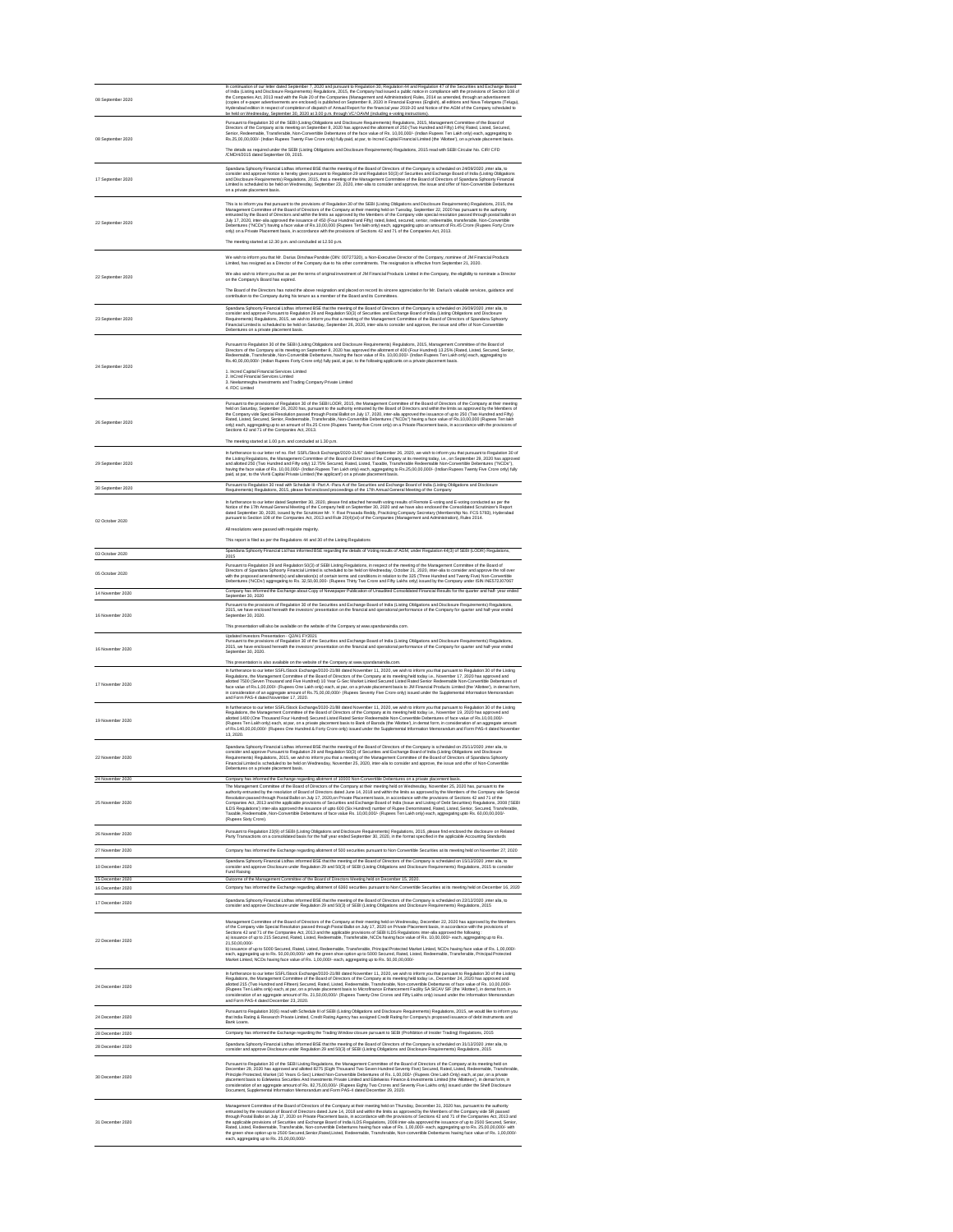| 07 January 2021                        | In furtherance to our letter SSFL/Stock Exchange/2020-21/115 dated December 31, 2020, we wish to inform you that pursuant to Regulation 30 of the Listing<br>Regulations, the Management Committee of the Board of Directors of the Company at its meeting held today i.e., January 07, 2021 has approved and allotted<br>4000 (Four Thousand) Secured, Rated, Listed, Redeemable, Transferable, Non-convertible Debentures of face value of Rs. 1,00,000/- (Rupees One Lakhs<br>only) each, at par, on a private placement basis to A. K. Services Private Limited and A K Capital Finance Limited (the 'Allottee'), in demat form, in<br>consideration of an aggregate amount of Rs. 40,00,00,000/- (Rupees Forty Crores only) issued under the Information Memorandum and Form PAS-4 dated                                                                                                                                                       |
|----------------------------------------|-----------------------------------------------------------------------------------------------------------------------------------------------------------------------------------------------------------------------------------------------------------------------------------------------------------------------------------------------------------------------------------------------------------------------------------------------------------------------------------------------------------------------------------------------------------------------------------------------------------------------------------------------------------------------------------------------------------------------------------------------------------------------------------------------------------------------------------------------------------------------------------------------------------------------------------------------------|
| 08 January 2021                        | January 06, 2021.<br>Company has informed the Exchange about Certificate under SEBI (Depositories and Participants) Regulations, 2018<br>Statement of Investor complaints for the quarter ended December 31, 2020:                                                                                                                                                                                                                                                                                                                                                                                                                                                                                                                                                                                                                                                                                                                                  |
| 11 January 2021                        | No.of Investor complaints pending at the beginning of the quarter: 0<br>No.of Investor complaints received during the quarter: 0<br>No.of Investor complaints disposed of during the quarter: 0<br>No.of Investor complaints unresolved at the end of the quarter: 0                                                                                                                                                                                                                                                                                                                                                                                                                                                                                                                                                                                                                                                                                |
| 28 January 2021                        | Spandana Sphoorty Financial Ltdhas informed BSE that the meeting of the Board of Directors of the Company is scheduled on 09/02/2021 ,inter alia, to<br>consider and approve financial results for the period ended December 31, 2020                                                                                                                                                                                                                                                                                                                                                                                                                                                                                                                                                                                                                                                                                                               |
| 29 January 2021                        | Company has informed the Exchange about Copy of Newspaper Publication of Notice for the Meeting of the Board of Directors of the Company scheduled to<br>be held on Tuesday, February 09, 2021.                                                                                                                                                                                                                                                                                                                                                                                                                                                                                                                                                                                                                                                                                                                                                     |
| 09 February 2021                       | Pursuant to the applicable provisions of Securities and Exchange Board of India (Listing Obligations and Disclosure Requirements) Regulations, 2015 ('SEBI<br>LODR Regulations'), it is hereby informed that the Board of Directors at its meeting held on Tuesday, February 09, 2021 through Audio-Visual Electronic<br>Communication means has, inter-alia Considered and approved Unaudited Standalone and Consolidated Financial Results of the Company for the quarter<br>and nine months ended December 31, 2020.<br>Please find enclosed herewith the Unaudited Standalone and Consolidated Financial Results of the Company for the quarter and nine months ended<br>December 31, 2020 along with the Limited Review Reports of the Statutory Auditors of the Company, S.R. Batliboi & Co. LLP, Chartered Accountants.                                                                                                                      |
| 09 February 2021                       | Pursuant to the provisions of Regulation 30 of the Securities and Exchange Board of India (Listing Obligations and Disclosure Requirements) Regulations,<br>2015, we have enclosed herewith the Investors' Presentation on the financial and operational performance of the Company for quarter and nine months ended<br>December 31, 2020.                                                                                                                                                                                                                                                                                                                                                                                                                                                                                                                                                                                                         |
| 09 February 2021                       | Pursuant to the provisions of Regulation 30 and other applicable provisions of Securities and Exchange Board of India (Listing Obligations and Disclosure<br>Requirements) Regulations, 2015 ('SEBI LODR Regulations'), we wish to inform that the Board of Directors of the Company at its meeting held on Tuesday,<br>February 09, 2021 through Audio-Visual Electronic Communication means has, inter-alia considered and approved as per the attachment enclosed.                                                                                                                                                                                                                                                                                                                                                                                                                                                                               |
| 10 February 2021                       | Company has informed the Exchange about Copy of Newspaper Publication of Unaudited Consolidated Financial Results for the quarter and nine months<br>ended December 31, 2020                                                                                                                                                                                                                                                                                                                                                                                                                                                                                                                                                                                                                                                                                                                                                                        |
| 19 February 2021                       | Spandana Sphoorty Financial Ltdhas informed BSE that the meeting of the Board of Directors of the Company is scheduled on 24/02/2021 ,inter alia, to<br>consider and approve Pursuant to Regulation 29 and Regulation 50(3) of Securities and Exchange Board of India (Listing Obligations and Disclosure<br>Requirements) Regulations, 2015, we wish to inform you that a meeting of the Management Committee of the Board of Directors of Spandana Sphoorty<br>Financial Limited is scheduled to be held on Wednesday, February 24, 2021, inter-alia to consider and approve, the issue and offer of Non-Convertible<br>Debentures on a private placement basis.                                                                                                                                                                                                                                                                                  |
| 23 February 2021                       | Company has informed the Exchange regarding Notice of Postal Ballot dated February 23, 2021 seeking approval of the Members for the items as stated in<br>attached Notice.                                                                                                                                                                                                                                                                                                                                                                                                                                                                                                                                                                                                                                                                                                                                                                          |
| 24 February 2021                       | Company has informed the Exchange about Copy of Newspaper Publication of Postal Ballot Notice pursuant to Securities and Exchange Board of India<br>(Listing Obligations And Disclosure Requirements) Regulations, 2015                                                                                                                                                                                                                                                                                                                                                                                                                                                                                                                                                                                                                                                                                                                             |
| 24 February 2021                       | Company has informed the Exchange regarding Outcome of the Board Meeting held on February 24, 2021.                                                                                                                                                                                                                                                                                                                                                                                                                                                                                                                                                                                                                                                                                                                                                                                                                                                 |
| 26 February 2021                       | Disclosure under Regulation 30 of the SEBI (Listing Obligations and Disclosure Requirements) Regulations, 2015 ('Listing Regulations') - Allotment of Non-<br>Convertible Debentures on a private placement basis.                                                                                                                                                                                                                                                                                                                                                                                                                                                                                                                                                                                                                                                                                                                                  |
| 02 March 2021                          | Spandana Sphoorty Financial Ltdhas informed BSE that the meeting of the Board of Directors of the Company is scheduled on 05/03/2021 ,inter alia, to<br>consider and approve Pursuant to Regulation 29 and Regulation 50(3) of Securities and Exchange Board of India (Listing Obligations and Disclosure<br>Requirements) Regulations, 2015, we wish to inform you that a meeting of the Management Committee of the Board of Directors of Spandana Sphoorty<br>Financial Limited is scheduled to be held on Friday, March 05, 2021, inter-alia to consider and approve, the issue and offer of Non-Convertible Debentures on<br>a private placement basis                                                                                                                                                                                                                                                                                         |
| 05 March 2021                          | We wish to inform you that pursuant to the provisions of Regulation 30 of the SEBI (Listing Obligations and Disclosure Requirements) Regulations, 2015, the<br>Management Committee of the Board of Directors of the Company at their meeting held on Friday, March 05, 2021 has, pursuant to the authority entrusted by<br>the resolution of Board of Directors dated June 14, 2018 and within the limits as approved by the Members of the Company vide Special Resolution passed<br>through Postal Ballot on July 17, 2020 on Private Placement basis, in accordance with the provisions of Sections 42 and 71 of the Companies Act, 2013 and<br>the applicable provisions of Securities and Exchange Board of India (Issue and Listing of Debt Securities) Regulations, 2008 ('SEBI ILDS Regulations'), inter-<br>alia approved the issuance of Non-convertible Debentures upto Rs.110,00,00,000/- (Rupees One Hundred and<br>Ten Crores only). |
| 11 March 2021                          | Pursuant to the provisions of Regulation 30 of the SEBI Listing Regulations, we wish to inform you that the Company has approved the investment of upto ?50<br>(Fifty) Crore in the equity share capital of Criss Financial Holdings Limited ('CFHL'), a Subsidiary of the Company in one or more tranches.                                                                                                                                                                                                                                                                                                                                                                                                                                                                                                                                                                                                                                         |
| 12 March 2021                          | Company has informed the Exchange regarding allotment of 350 securities pursuant to Non Convertible Securities at its meeting held on March 12, 2021                                                                                                                                                                                                                                                                                                                                                                                                                                                                                                                                                                                                                                                                                                                                                                                                |
| 16 March 2021                          | Company has informed the Exchange regarding allotment of 5,000 securities pursuant to Non Convertible Securities at its meeting held on March 16, 2021                                                                                                                                                                                                                                                                                                                                                                                                                                                                                                                                                                                                                                                                                                                                                                                              |
| 25 March 2021                          | Spandana Sphoorty Financial Ltdhas informed BSE that the meeting of the Board of Directors of the Company is scheduled on 31/03/2021 ,inter alia, to<br>consider and approve Pursuant to Regulation 29 of Securities and Exchange Board of India (Listing Obligations and Disclosure Requirements) Regulations,<br>2015, we wish to inform you that a meeting of the Management Committee of the Board of Directors of Spandana Sphoorty Financial Limited is scheduled to<br>be held on Wednesday, March 31, 2021, inter-alia to consider and approve, the issue and offer of Unlisted Secured Non-Convertible Debentures on a private<br>placement basis.                                                                                                                                                                                                                                                                                         |
| 26 March 2021                          | This has reference to our letter dated February 23, 2021 enclosing the Notice of Postal Ballot dated February 23, 2021 under Section 110 of the Companies<br>Act, 2013 ('Act') seeking approval of the Members of the Company through electronic voting (remote e-voting) for the items as stated in the Notice of Postal<br>Ballot. Results for the Postal Ballot are as per attachment.                                                                                                                                                                                                                                                                                                                                                                                                                                                                                                                                                           |
| 04 June 2021                           | The Exchange has sought clarification from Spandana Sphoorty Financial Ltd on June 4, 2021, with reference to Movement in Volume.                                                                                                                                                                                                                                                                                                                                                                                                                                                                                                                                                                                                                                                                                                                                                                                                                   |
| 04 June 2021                           | Reply to clarification sought on Increase in Volume of the shares of the Company submitted                                                                                                                                                                                                                                                                                                                                                                                                                                                                                                                                                                                                                                                                                                                                                                                                                                                          |
| 04 June 2021                           | The Exchange has sought clarification from Spandana Sphoorty Financial Ltd on June 4, 2021, with reference to news appeared in www.moneycontrol.com<br>dated June 4, 2021 quoting "Axis Bank to buy Spandana Sphoorty"                                                                                                                                                                                                                                                                                                                                                                                                                                                                                                                                                                                                                                                                                                                              |
| 04 June 2021<br>10 June 2021           | Reply to clarification sought on news item appearing in "www.moneycontrol.com' submitted<br>Board Meeting Intimation for Disclosure Under Regulation 29 And 50(3) Of SEBI (Listing Obligations And Disclosure Requirements) Regulations, 2015                                                                                                                                                                                                                                                                                                                                                                                                                                                                                                                                                                                                                                                                                                       |
| 15 June 2021                           | Outcome Of The Management Committee Of The Board Of Directors Meeting Held On June 15, 2021 submitted                                                                                                                                                                                                                                                                                                                                                                                                                                                                                                                                                                                                                                                                                                                                                                                                                                               |
| 17 June 2021                           | Disclosure under Regulation 30 of the Securities and Exchange Board of India (Listing Obligations and Disclosure Requirements) Regulations, 2015 ('Listing<br>Regulations') - Allotment of Non-Convertible Debentures on a private placement basis.                                                                                                                                                                                                                                                                                                                                                                                                                                                                                                                                                                                                                                                                                                 |
| 28 June 2021<br>08 July 2021           | Closure of Trading Window submitted<br>Statement Of Investor Complaints For The Quarter Ended June 2021 submitted                                                                                                                                                                                                                                                                                                                                                                                                                                                                                                                                                                                                                                                                                                                                                                                                                                   |
| 08 July 2021                           | Compliances-Certificate under Reg. 74 (5) of SEBI (DP) Regulations, 2018                                                                                                                                                                                                                                                                                                                                                                                                                                                                                                                                                                                                                                                                                                                                                                                                                                                                            |
| 08 July 2021                           | Spandana Sphoorty Financial Ltdhas informed BSE that the meeting of the Board of Directors of the Company is scheduled on 13/07/2021 , inter alia, to<br>consider and approve Disclosure under Regulation 29 and 50(3) of SEBI (Listing Obligations and Disclosure Requirements) Regulations, 2015                                                                                                                                                                                                                                                                                                                                                                                                                                                                                                                                                                                                                                                  |
| 13 July 2021<br>14 July 2021           | Outcome of the Management Committee of the Board of Directors Meeting held on July 13, 2021<br>Spandana Sphoorty Financial Ltdhas informed BSE that the meeting of the Board of Directors of the Company is scheduled on 17/07/2021 ,inter alia, to<br>consider and approve Disclosure under Regulation 29 and 50(3) of SEBI (Listing Obligations and Disclosure Requirements) Regulations, 2015                                                                                                                                                                                                                                                                                                                                                                                                                                                                                                                                                    |
| 14 July 2021<br>15 July 2021           | Intimation of Credit Rating submitted<br>Disclosure under Regulation 30 of the Securities and Exchange Board of India (Listing Obligations and Disclosure Requirements) Regulations, 2015 -                                                                                                                                                                                                                                                                                                                                                                                                                                                                                                                                                                                                                                                                                                                                                         |
| 17 July 2021                           | Allotment of Non-Convertible Debentures on a private placement basis<br>Outcome of the Management Committee of the Board of Directors Meeting held on July 17, 2021 submiited                                                                                                                                                                                                                                                                                                                                                                                                                                                                                                                                                                                                                                                                                                                                                                       |
| 22 July 2021                           | Disclosure under Regulation 30 of the Securities and Exchange Board of India (Listing Obligations and Disclosure Requirements) Regulations, 2015-<br>Allotment of Non-Convertible Debentures on a private placement basis submitted                                                                                                                                                                                                                                                                                                                                                                                                                                                                                                                                                                                                                                                                                                                 |
| 28 July 2021<br>04 August 2021         | In compliance with Regulation 30 of the Securities and Exchange Board of India (Listing Obligations and Disclosure Requirements) Regulations, 2015, we<br>wish to inform you that India Ratings & Research Private Limited has undertaken the following credit rating to the Company for its various facilities as<br>mentioned in the attachment.<br>Disclosure under Regulation 30 of the Securities and Exchange Board of India (Listing Obligations and Disclosure Requirements) Regulations, 2015-<br>Allotment of Non-Convertible Debentures on a private placement basis.                                                                                                                                                                                                                                                                                                                                                                    |
| 05 August 2021                         | Spandana Sphoorty Financial Ltdhas informed BSE that the meeting of the Board of Directors of the Company is scheduled on 14/08/2021 ,inter alia, to<br>consider and approve Notice pursuant to Regulation 29(1) of SEBI (LODR)Regulations, 2015 is hereby given that a Meeting of the Board of Directors of the<br>Company is scheduled to be held on Saturday, August 14, 2021, inter-alia to consider and approve Unaudited Standalone and Consolidated Financial Results<br>of the Company for the quarter ended June 30, 2021 subject to limited review by Statutory Auditors of the Company.<br>The Company had intimated vide its letter Ref No. SSFL/Stock Exchange/2021-22/029 dated June 28, 2021, that the Trading Window for dealing in securities<br>of the Company shall remain closed from June 30, 2021 till the expiry of 48 hours post announcement of the Unaudited Financial Results of the Company.                            |
| 14 August 2021                         | Pursuant to the exercise of Employee Stock Options (ESOP's) by the eligible employees under the Spandana Employee Stock Option Plan 2018 (ESOP Plan<br>2018) and Spandana Employee Stock Option Scheme 2018 (ESOP Scheme 2018), the Company has allotted 92,705 Equity Shares of the face value of Rs.<br>10.00 (Rupees Ten only) each on August 13, 2021.                                                                                                                                                                                                                                                                                                                                                                                                                                                                                                                                                                                          |
| 14 August 2021                         | We wish to inform you that pursuant to Regulation 30 read with Schedule III of the SEBI (LODR) Regulations, 2015, Nomination and Remuneration Committee<br>of the Board of Directors of the Company at its meeting held on August 14, 2021, Saturday approved the grant of 11,92,500 stock options (which would get<br>converted into 11,92,500 equity shares of the Company upon exercise) to eligible employees of the Company under Spandana Employee Stock Option Plan<br>2018 and Spandana Employee Stock Option Scheme 2021.                                                                                                                                                                                                                                                                                                                                                                                                                  |
| 14 August 2021<br>15 August 2021       | Outcome of the Board Meeting held on Saturday, August 14, 2021 submitted<br>Investors' Presentation - Quarter ended June 30, 2021 submitted                                                                                                                                                                                                                                                                                                                                                                                                                                                                                                                                                                                                                                                                                                                                                                                                         |
| 16 August 2021                         | Newspaper Publication of Unaudited Consolidated Financial Results of the Company for the quarter ended June 30, 2021                                                                                                                                                                                                                                                                                                                                                                                                                                                                                                                                                                                                                                                                                                                                                                                                                                |
| 06 September 2021                      | Notice of the Eighteenth (18th) Annual General Meeting (AGM) and Annual Report 2020-21                                                                                                                                                                                                                                                                                                                                                                                                                                                                                                                                                                                                                                                                                                                                                                                                                                                              |
| 06 September 2021<br>07 September 2021 | Annual Report 2020-21 submitted<br>Newspaper Publication of Notice of the Eighteenth (18th) Annual General Meeting ('AGM') of the Company through Video Conferencing ('VC')/Other Audio<br>Visual Means ('OAVM').                                                                                                                                                                                                                                                                                                                                                                                                                                                                                                                                                                                                                                                                                                                                   |
| 24 September 2021<br>28 September 2021 | Closure of the Trading Window for the quarter and half-year ended September 30, 2021.<br>Company hereby informs the Exchange regarding Proceedings of Annual General Meeting held on September 28, 2021                                                                                                                                                                                                                                                                                                                                                                                                                                                                                                                                                                                                                                                                                                                                             |
| 28 September 2021                      | We hereby submit to the Exchange a copy Srutinizers report and voting results of 18th Annual General Meeting held on September 28, 2021.                                                                                                                                                                                                                                                                                                                                                                                                                                                                                                                                                                                                                                                                                                                                                                                                            |
| 28 September 2021                      | Spandana Sphoorty Financial Ltd has informed BSE regarding the details of Voting results of AGM, under Regulation 44(3) of SEBI (LODR) Regulations,<br>2015                                                                                                                                                                                                                                                                                                                                                                                                                                                                                                                                                                                                                                                                                                                                                                                         |
| 01 October 2021<br>01 October 2021     | Announcement under Regulation 30 (LODR)-Resignation of Chief Financial Officer (CFO)<br>Announcement Under Regulation 30 (LODR)-Resignation Of Chief Strategy Officer (CSO)                                                                                                                                                                                                                                                                                                                                                                                                                                                                                                                                                                                                                                                                                                                                                                         |
| 08 October 2021                        | Submission of Certificate under Regulation 74(5) of SEBI (Depositories and Participants) Regulations, 2018 for the quarter ended September 30, 2021.                                                                                                                                                                                                                                                                                                                                                                                                                                                                                                                                                                                                                                                                                                                                                                                                |
| 12 October 2021                        | Statement Of Investor Complaints For The Quarter Ended September 2021 submitted                                                                                                                                                                                                                                                                                                                                                                                                                                                                                                                                                                                                                                                                                                                                                                                                                                                                     |
| 02 November 2021<br>02 November 2021   | Announcement under Regulation 30 (LODR)-Resignation of Managing Director<br>Spandana Sphoorty Announces Leadership Change                                                                                                                                                                                                                                                                                                                                                                                                                                                                                                                                                                                                                                                                                                                                                                                                                           |
| 03 November 2021                       | Disclosure Under Regulation 30 Of The Securities And Exchange Board Of India (Listing Obligations & Disclosure Requirements) Regulations, 2015 (SEBI<br>LODR) - Grant Of ESOP                                                                                                                                                                                                                                                                                                                                                                                                                                                                                                                                                                                                                                                                                                                                                                       |
| 12 November 2021                       | Company has informed the Exchange about reasons for Delayed/Non-submission of Financial Results.                                                                                                                                                                                                                                                                                                                                                                                                                                                                                                                                                                                                                                                                                                                                                                                                                                                    |